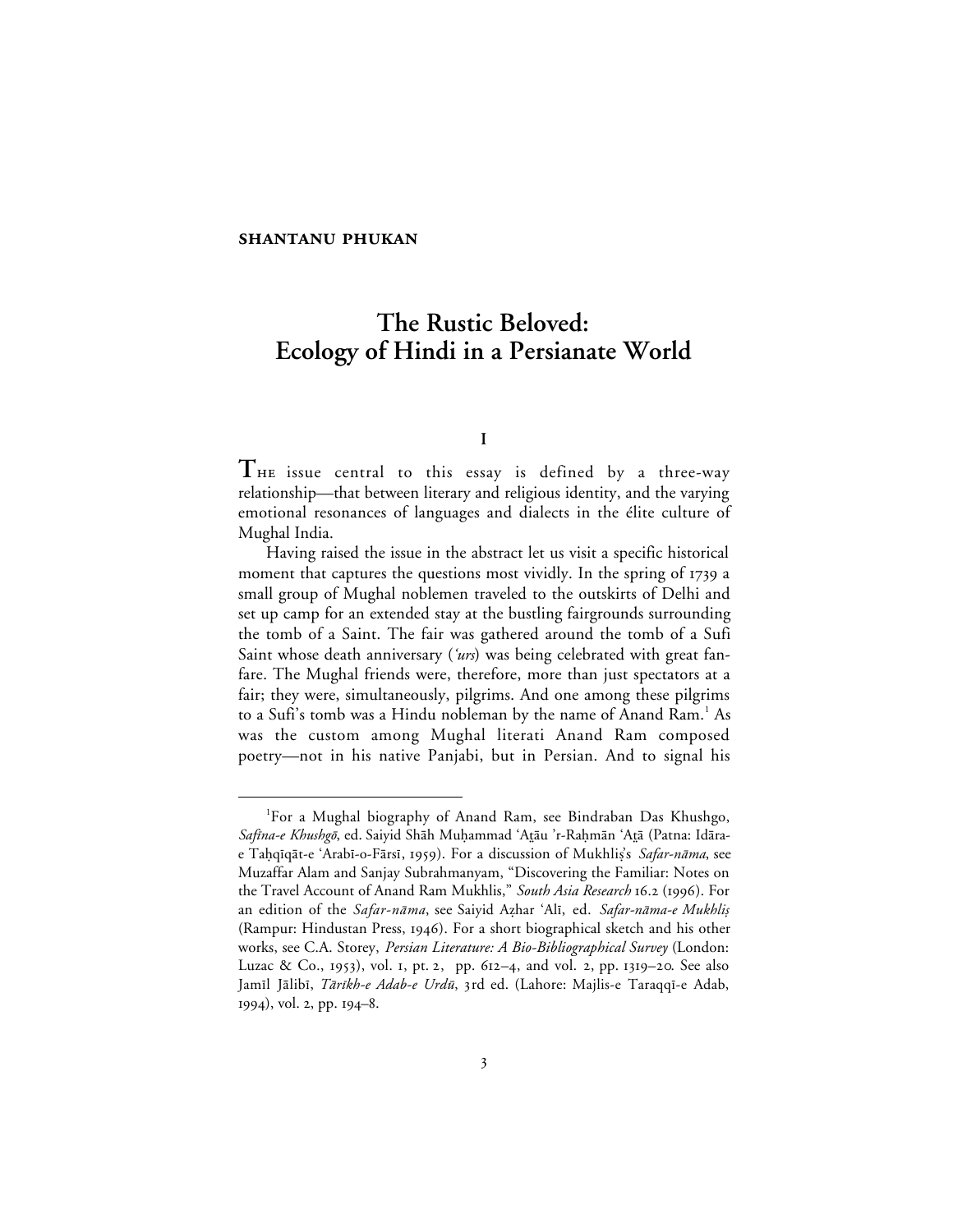Persian poetic persona Anand Ram had taken the Persian pen name (takhallus) of Mukhlis, "the sincere"—sincere, that is, as a lover. On this occasion Mukhlis was in the company of several Persian-speaking Muslim noblemen, chief among whom was the great lexicographer and grammarian Sirāju 'd-Dīn Khān Ārzū. On his first night at the fair Mukhlis was troubled by insomnia, and so he asked his servant to tell him a story that he might be lulled to sleep.

The tale his servant told Mukhliş was very well known. It had been written in 1542 in a dialect of Hindi by Muhammad Jāyasī, a provincial Sufi belonging to the successful Chishti order, and it told of the tragic love affair between a North Indian prince and a Sri Lankan princess called Padmāvatī, or "She Who is Born of the Lotus." The narrative of Padmāvat is one of the most celebrated romances in the canon of Hindi literature. What detains us in this sleepless night at the fairgrounds is not the content of *Padmāvat*, but rather Mukhlis's reaction to its language. As the servant narrated the tale in the broad Eastern dialect in which it had been composed by Jāyasī, Mukhliş was entranced. And here is what he said:

[M]y servant told the colorful tale that Jāyasī, author of the Hindi Padmāvat, had written entirely in the Eastern dialect—as though it were an *Eastern melody brimming over with pain*. Jāyasī had based its wording on uncommon ideas and rare metaphors; however since the work contains the bewitchments and marvels of love, it compels the heart to feel pain. And I said to myself, "If this Hindi Beloved were to be displayed in the robes of a Persian writer (*qalamkār-e Fārsi*) then it is possible that this work of art might appear elegant and permissible in the estimation of the people of taste (dar nazar-e ahl-e żauq in fan mustahsan numāyad). Therefore, my pen laid the foundations of this literary project and, having completed it within the span of a week, called it Hangāma-e 'Ishq (the clamor of love)."<sup>2</sup>

For his retelling Mukhlis chose a sartorial metaphor. Through a synecdochic association, he transformed Jāyasī's Hindi tale into its central character, Princess Padmāvatī. But the transformation raised a dilemma—how was this Hindi-beloved-in-the-rough to be presented to people of literary refinement—such as Mukhlis's circle of companions? For her presentation to these refined friends—by implication her

 $\overline{a}$ <sup>2</sup>Anand Rām Mukhlis, Hangāma-e 'Ishq, compiled 1739 (Patna: Khudabakhsh Library, ms. #8918, folio 5).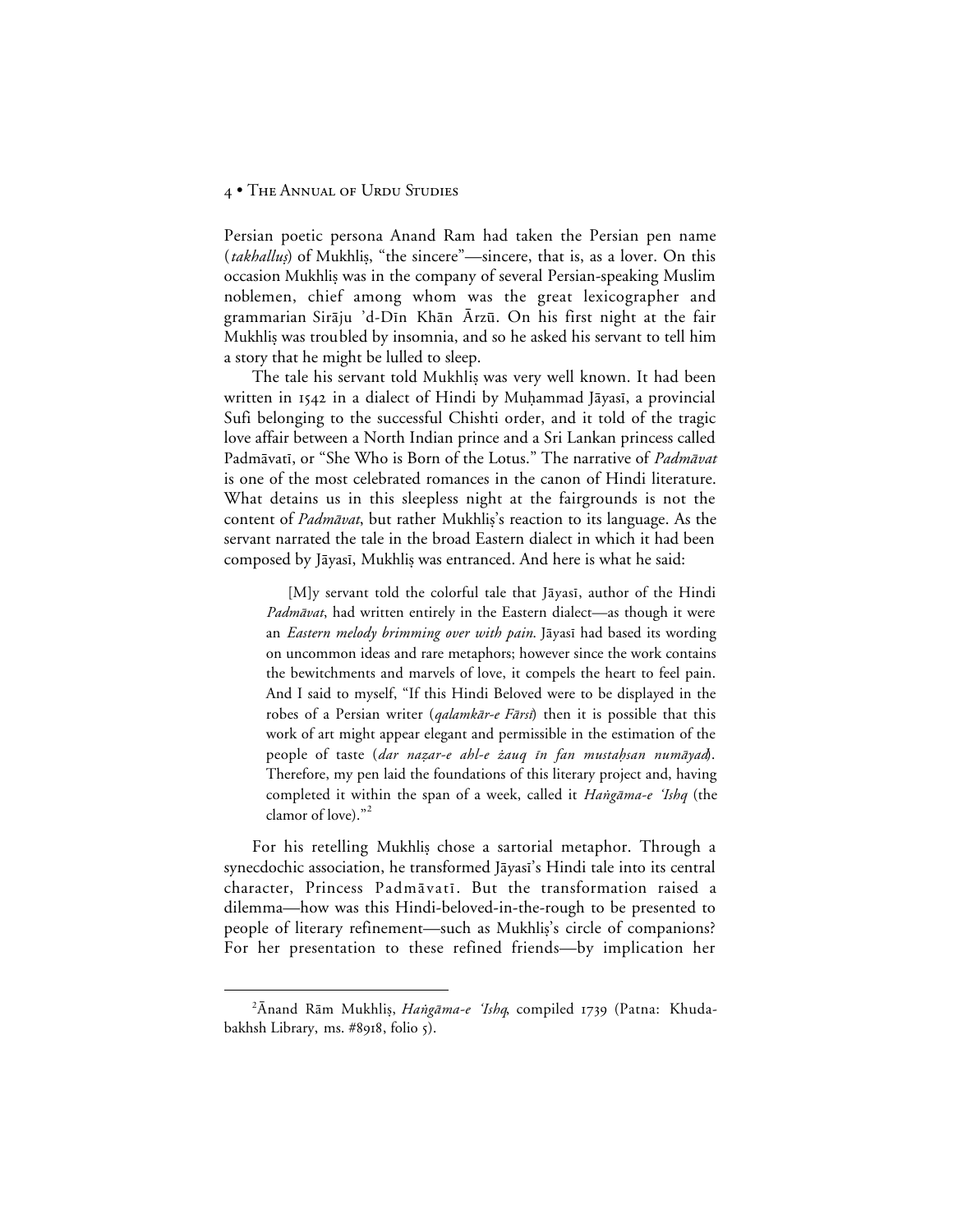lovers—the Hindi-beloved was deemed in need of a change of clothes, which were fashioned by Mukhlis when he recast in Persian finery the beloved he felt to be unpresentable in her coarse Hindi garb. Here Hindi is defined by opposition: if Persian robes refined the Hindi-beloved, making her fit for the eyes of the literati, then Hindi by implication lacked polish, elegance and taste.

But that is not the end of the matter, for lurking in Mukhlis's account we also sense a complimentary attitude towards Hindi—and especially towards its Eastern dialect, which he highlights for comment. While on the one hand Mukhlis felt the Hindi-beloved to be in need of a change of clothes, on the other he found her to be especially effective in moving the emotions. In his imprecise definition of "an Eastern dialect" Mukhlis's is the distanced view of an urbane Panjabi peering east from the cosmopolis of Delhi. But imprecise though he was about the tale's provenance, Mukhlis felt the unmistakable pull of its language upon his sensibility—it moved him, as does a soulful melody "brimming over with pain" *(sar tā* sar čun parda'-e pūrabī labrēz-e dard). The Eastern dialect of Hindi evidently evoked associations of musicality, rhythm and cadence. In the exacting standards of a Mughal nobleman the Hindi Padmāvat may have lacked polish, but she was especially effective in moving the heart to feel the ennobling emotion of pain, without which, in Sufi psychology, man remains *merely* a man.

This anecdote ushers in a host of questions which begin to smudge the clear outlines of a conventional picture. The tale of *Padmāvat* which Mukhlis heard recited is recognized as a central, foundational text of the Hindi literary canon. And yet, here we glimpse it at a threshold—as it is about to enter Persian. Nor was this the first time such a transposition had been attempted. In 1739, when Mukhlis sat sleepless in Delhi, there already existed three major Persian retellings of the Hindi Padmāvat, one Bengali transposition, and in just a few decades there were to be countless retellings in Urdu.<sup>3</sup>

 $\frac{1}{3}$  ${}^{3}$ For a catalogue of the Persian versions of this narrative, see Saiyid Amir Hasan Abidi, "The Story of Padmavat in Indo-Persian Literature," *Indo-Iranica*  $I_5$  (1962), pp. I-II. Abidi mentions twelve different retellings, and it is entirely possible that manuscript searches will reveal others. None of these Persian versions is a literal translation, hence my use of the word "retelling." For a Persian retelling of Jāyasī's Hindi Padmāvat, see Bazmī's Rat o Padam composed for Emperor Jahangir in 1619 C.E. See 'Abdu 'sh-Shukūr Bazmī, Dāstān-e Padmāvat,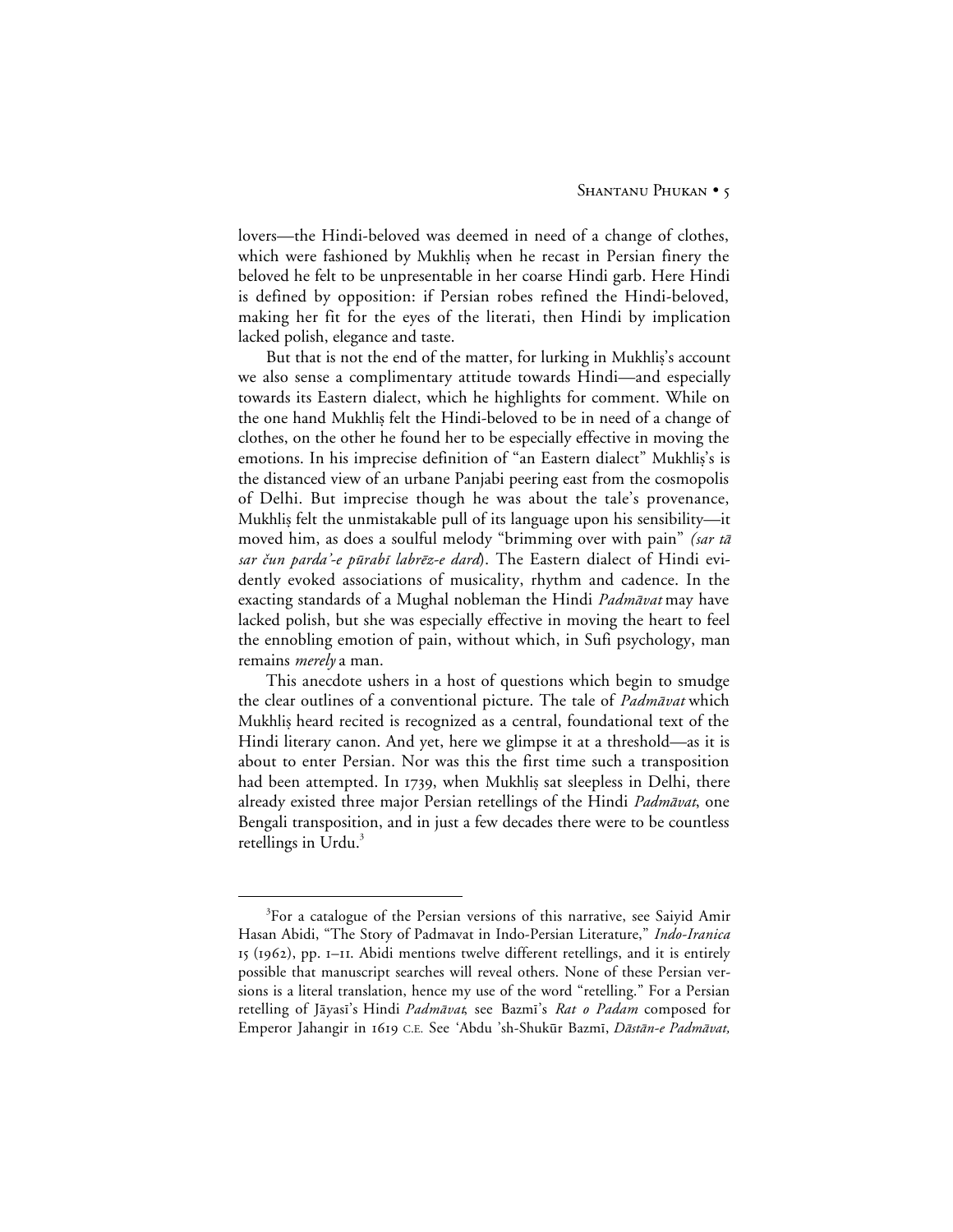But even if we confine our gaze to Jāyasī's Hindi *Padmāvat*, its status as a property of the Hindi literary canon appears somewhat shakier *if* we begin to focus on the history of its readership. For example, the earliest surviving manuscript of Jāyasī's Padmāvat, copied in the year 1674, was written with an interlinear Persian translation.<sup>4</sup> Its owner and scribe, a Sufi by the name of Muhammad Shākir, was clearly more comfortable in Persian—to the extent that he laboriously added diacritics on every Hindi word to show the short vowels without which he could not pronounce the Hindi he wrote in Arabic script.

Muhammad Shākir, however, did something else which gives us a rare glimpse into the very stuff of his literary imagination. As he copied the Hindi poem and scribbled its literal Persian translation in the lines between, it sparked in his memory couplets from the Persian *ghazals* of Hāfiz. And these Muḥammad Shākir left inscribed on the margins.<sup>5</sup> For example, at a turn in the narrative where Prince Ratnasena hears of the beauty of Princess Padmāvatī, and is instantly smitten by her, Muḥammad Shākir inserts the famous opening couplet of Hāfiz's dīvān in which the poet warns: "Love appeared at first a cinch, until the problems came" (ki 'ishq āsān namūd avval valē uftād mushkil-hā). King Ratnasena stands warned, therefore, in the hallowed words of Hāfiz. Through the learned medium of Shākir's imagination Hāfiz spoke to Jāyasī, bridging the two centuries that separated them. In Shākir's reading Hindi and Persian are locked in so tight an embrace that it is only through a great insensitivity that we can pry them apart. A reader such as Muḥammad Shākir presents us with a challenge: to train our own imagination to recognize those fleeting Persian resonances which added depth to what he copied in Hindi. To rise to this challenge is to train our ears to hear both Jāyasī and Hāfiz, as also Hindi and Persian—for it is in this simultaneous presence of two authors and two languages that we may rediscover the delight which compelled Muhammad Shākir to persist in the tedium of adding diacritics

 $\overline{a}$ 

ed. Amīr Ḥasan ʿĀbidī (Tehran: Bunyād-e Farhaṅg-e Īrān, 1971). For an Urdu retelling, see Mīr Ziyāu 'd-Dīn Ishrat and Ghulām 'Alī 'Ibrat Barēlvī, ed. Khvāja Qutbu 'd-Dīn Aḥmad, Padmāvat: Taṣnīf-e Dō Shā'ir (Lucknow, Nāmī Press, 1796). Munshi Naval Kishore's press in Lucknow published many editions in "*bhakha*" which, in our terminology is Urdu. See also Muḥammad 'Abdu 'l-Vaḥīd Ghafaru 'l-Lāh, trans., *Padmāvat: Bhakha Mutarjim* (Kanpur: Matba'-e Nizāmī, 1323/1905).

<sup>&</sup>lt;sup>4</sup>Muḥammad Shākir Amrōhavī, *Padmāvat* (Rampur: Rampur Raza Library, ms.  $\#$ I).

<sup>&</sup>lt;sup>5</sup>Folio 31b.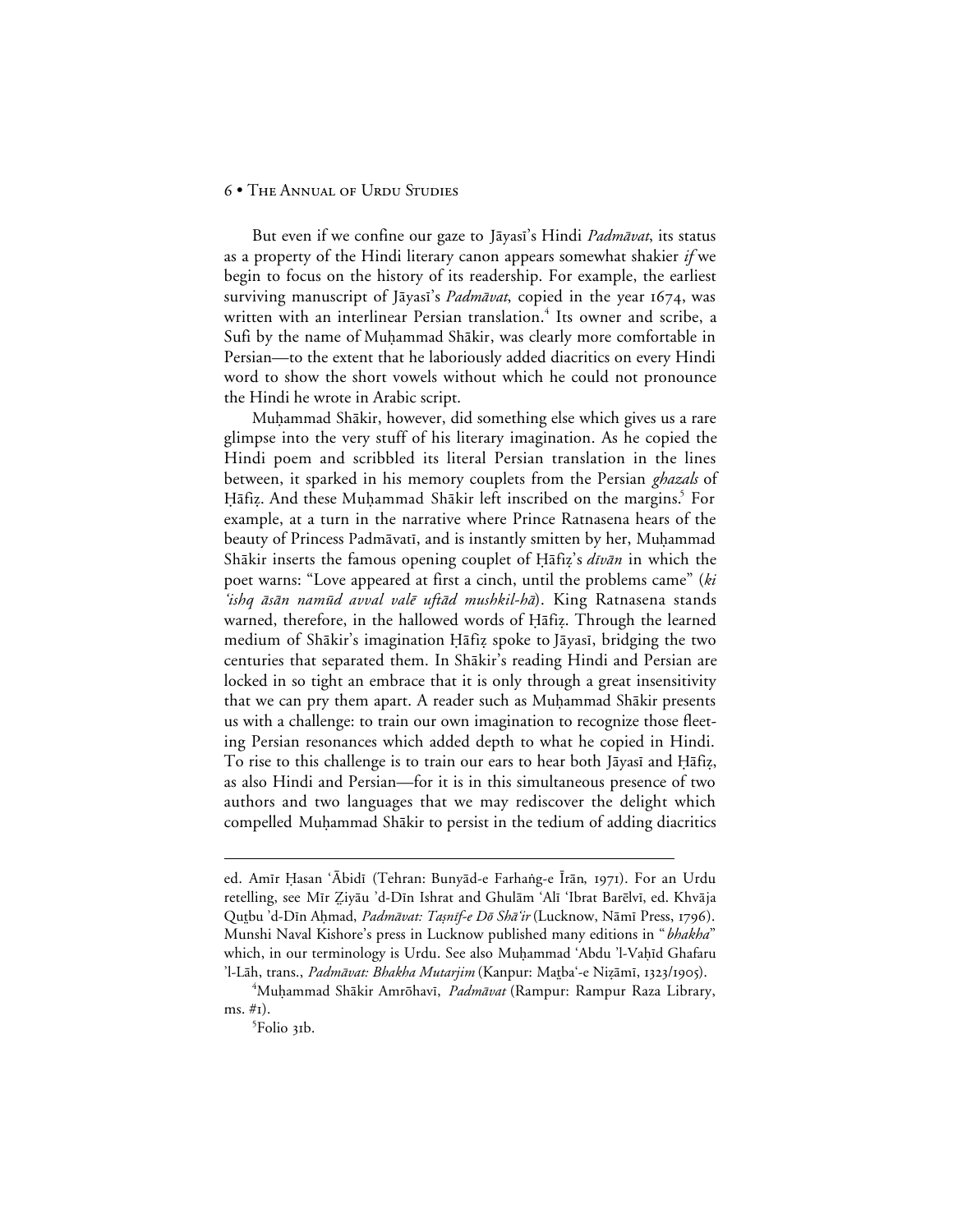to every Hindi word in the three-hundred odd pages of the manuscript. Thus, if we venture beyond the pages of Hindi critical editions and define *Padmāvat* according to its literary *life* in the experience of Mughal readers then the ecology of what is conventionally held to be a Hindi text turns out to imply Persian as well. Is it not telling, then, that in the considerable critical literature on *Padmāvat* there is no mention at all of Persian, even though almost everyone who has worked on Padmāvat has consulted this celebrated early manuscript?<sup>6</sup>

I cite this example to point out what seems to me a pervasive and largely unexamined assumption of monolingualism in the study of premodern Indian literature. By this I mean more than just the assumption that medieval authors and readers functioned primarily in one language. One significant corollary of the monolingual assumption is the facile equation we draw between literary traditions and religious communities. Thus, Padmāvat comes to be situated exclusively and neatly within the confines of Hindi written in Nagari script. But such neat correspondences fail to explain the social world of such Mughals as Mukhlis and Shākir. Where, for example, do we begin to locate the identity of Mukhlis—a Panjabi Hindu making a pilgrimage to the tomb of a Sufi saint, enjoying a sophisticated narrative in Eastern Hindi and retelling it in high Persian for the delectation of his Persian- and Urdu-speaking Muslim colleagues?

To do justice to such a complex and adamantly heteroglot literary community one must, I believe, redirect one's gaze at the blurred peripheries of literary canons, for it is there that we glimpse the intricate interdependencies and rivalries—in a word the ecology—of literary communities. To thus excavate the ecology of Mughal literary communities means to begin thinking in terms of not this or that text, nor yet in terms of Hindi or Urdu studies, but in terms of an entire literary area with its multiple literary voices and how these interact with *each other*. This is, admittedly, an ambitious task—one which South Asianists have scarcely begun to tackle, and scholars of Hindi have, for political reasons,

 <sup>6</sup> <sup>6</sup>Vasudeva Sarana Agrawala, for example, does mention that Shākir copied the manuscript in Arabic script, and included an interlinear Persian translation, but remains silent about the many Persian prose and verse comments which he also included, and which make Shākir's manuscript such a unique source of reader-responses. See Vasudeva Sarana Agrawala, ed. *Padmavat: Malik Muhammad Jayasi Krta Mahakavya, Mula aura Sanjivani Vyakhya* (Jhansi: Sahitya Sadan, 1955), p. 18.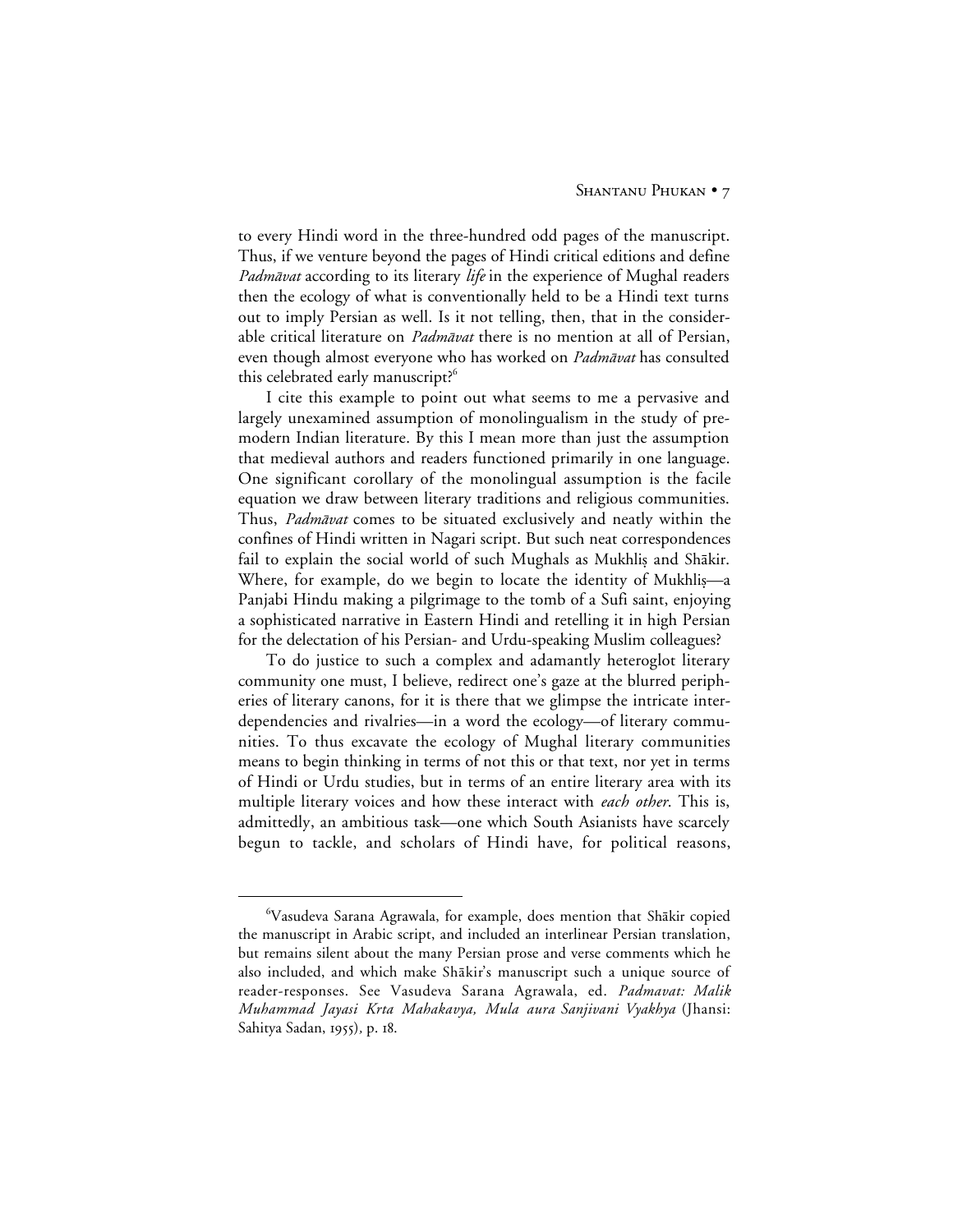positively discouraged.

The élite, urban Mughal community was overwhelmingly Persianate and Islamicate in its tastes. It valued Persian as the primary language of literary and political discourse; and yet a number of élite and Persianspeaking Mughal authors like Muḥammad Jāyasī and Muḥammad Shākir specifically chose to compose or read either exclusively in Hindi, or in a mixture of Persian and Hindi. How do we account for these multilingual choices? Can we penetrate the intellectual universe of élite Mughal authors to define that range of aesthetic considerations which sometimes made Hindi seem attractive to them, even though they simultaneously held it to be lacking in refinement? What shades of meaning and emotion were thrown into higher relief by such anomalous linguistic choices, and how did élite Mughals themselves comment on the choice to write in Hindi? I will attempt to address this cluster of questions with the specific example of a number of Mughal texts. The first and longest part of the discussion will center around Bikat Kahānī (the great tale).<sup>7</sup> Bikat Kahānī was composed in 1636 by Muḥammad Afzal, a teacher and scholar of Persian in the North Indian town of Panipat. I have chosen Bikaț Kahānī to explore these questions for a number of reasons, the foremost of which is that Afzal composed it in a hybrid of Hindi and Persian, and thus located it at the periphery of both literary traditions.

## **II**

The élite Mughal authors who chose to write in Hindi were overwhelmingly Sufi in their religious affiliations, and this has led contemporary scholars like 'Abdu 'l-Ḥaq<sup>8</sup> and Richard Eaton<sup>9</sup> to speculate that Hindi

 $\frac{1}{7}$ <sup>7</sup>For critical editions, see Afzal kā Bārahmāsa Ma' Sharh, ed. Akhlāq Ḥusain 'Ārif (Lucknow: Nizāmī Press, 1989); *Bikat Kahānī*, ed. Nūru 'l-Hasan Hāshmī and Mas'ūd Ḥusain Khān (Lucknow: Uttar Pradesh Urdu Academy, 1979). All references are to Hāshmī's edition.

<sup>&</sup>lt;sup>8</sup>See his *Urdū kī Ibtidā'ī Nashv-o-numā mēn Şūfiyā-e Kirām kā Kām* (Aligarh: Anjuman-e Taraqqī-e Urdū, Hind, 1968), pp. 6-8.

<sup>9</sup> The following is my summation of Eaton's study of the Sufis of Bijapur and his explanation of their use of Hindi or Hindavi. See "Sufis as Literati," in *The Sufis of Bijapur: Social Roles of Sufis in Medieval India* (Princeton: Princeton University Press, 1978), pp. 135-74. A simpler version of Eaton's arguments appeared in his earlier article, "Sufi Folk Literature and the Expansion of Indian Islam," in *History of Religions* 14.2 (1974), pp. 117-27.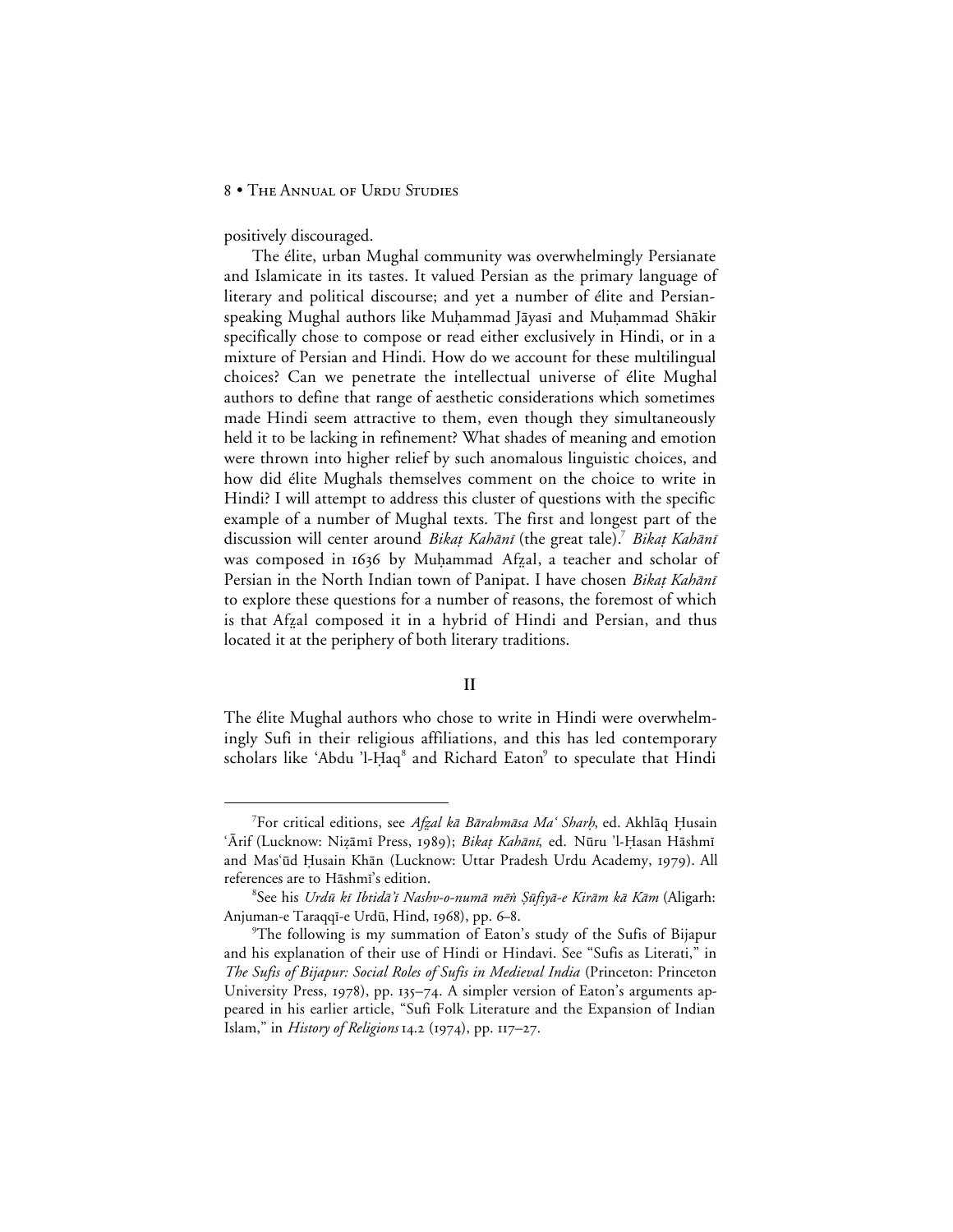Sufi literature was overwhelmingly a literature of conversion, written by élite, Persian-speaking Sufi authors for outreach to the rural Hindus. Being unschooled in Persian or Arabic, the rural Hindu masses could only be drawn into the Muslim community through the use of Indian vernaculars. In his study of the Sufis of Bijapur, Eaton notes that the Bijapur prose compositions, which mostly dealt with abstruse theological issues, were most likely aimed at the inner circle of disciples and were necessarily in Persian since the Sufi technical vocabulary is derived from either Persian or Arabic. The Hindi compositions were, by contrast, simple lyrics through which the élite Sufis could communicate with illiterate Hindus. Viewed thus, Hindi poetry is an élite concession to the simple sensibility of rural, Hindi-speaking Hindus. It was a literature which—in Eaton and 'Abdu 'l-Ḥaq's explanations—was demotic in its orientation and because of this it was a perfect medium for the gradual conversions of  $Hindus.<sup>10</sup>$ 

Do élite Muslim aspirations to create a demotic vernacular verse in service of conversion explain a text like *Bikat Kahānī*? To answer this we must first recognize the contours of the literary niche into which Bikat Kahānī fits. Afzal's poem belongs to a well-known genre of pre-modern North Indian poetry called *Bārahmāsa*, or the "Twelve-month Cycle."<sup>11</sup> The Barahmasa presents the sentiment of a lover's separation from the beloved, and in this general sense is not very different from the Persian lyric, the *ghazal*. The unique texture of the *Bārahmāsa* derives, however, from two peculiarities. The suffering lover of the *Bārahmāsa*, called the  $n\bar{a}yika$ , is unambiguously a woman grieving for an unmistakably male lover—sometimes even her husband. In her laments the *nāyika* typically addresses her female companions, and sometimes even older female rela-

<sup>&</sup>lt;sup>10</sup>Since the publication of *The Sufis of Bijapur* in 1978 Eaton has revised his own explanation of Hindi-as-an-instrument-of-conversion (personal communication, October 1997). Readers personally familiar with Eaton will know this. However, the revision has not been made publicly or academically. Thus, the explanation remains firmly lodged as a paradigm for understanding the Sufi use of Hindi even while its author questions it. More importantly, however, no *new* explanations for the use of Hindi by the otherwise Persian-speaking Mughal literati have been put forward. It is thus that I am raising this issue again after a hiatus of some thirty years.

<sup>&</sup>lt;sup>11</sup>On the generic tradition of the Barahmasa, see Charlotte Vaudeville *Barahmasa in Indian Literatures: Songs of the Twelve Months in Indo-Aryan* Literatures (Delhi: Motilal Banarsidas, 1986).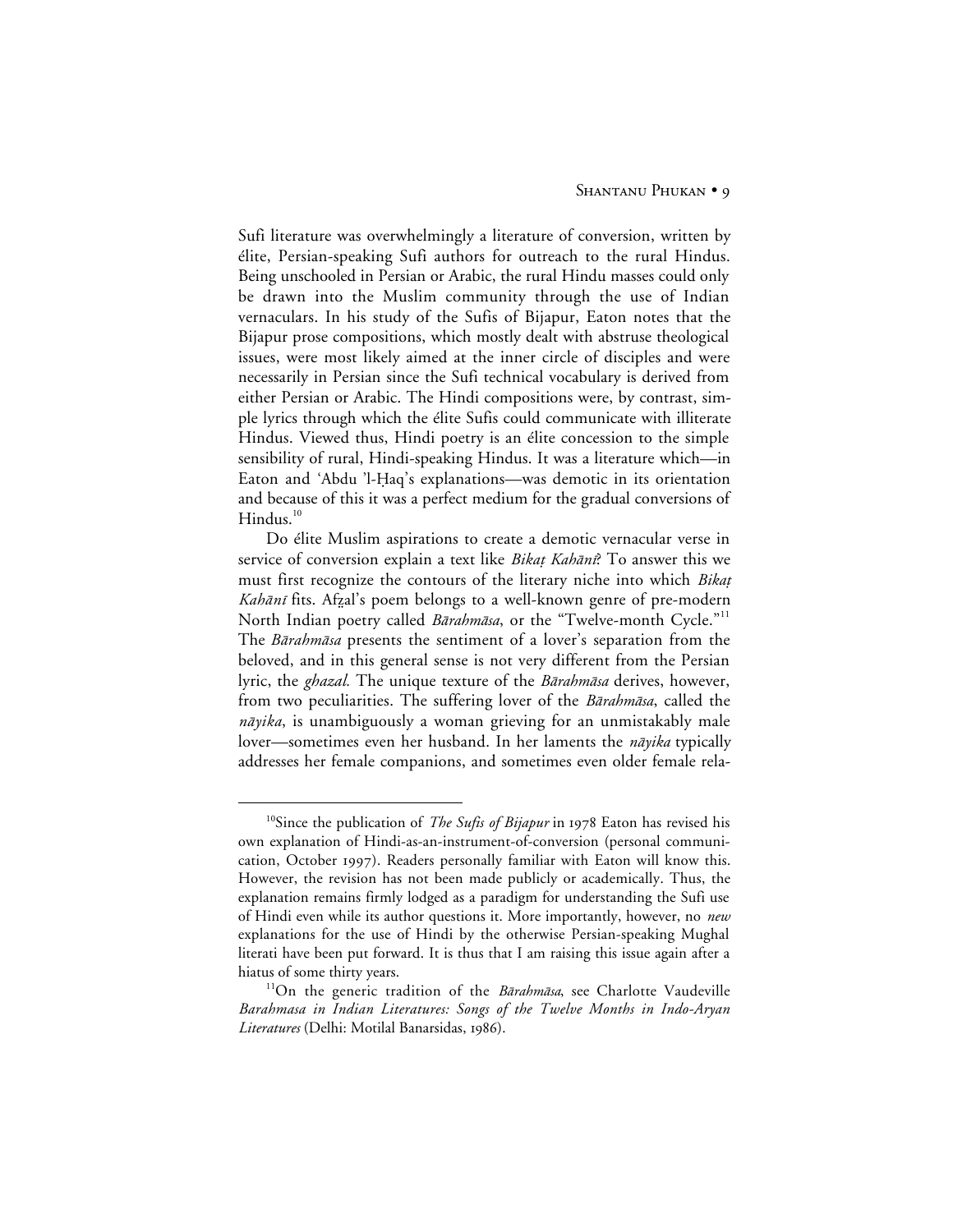tives. By contrast the Persian and Urdu *ghazal* is at pains to leave the gender of both the lover and the beloved unspecified. The world of the *ghazal* is, furthermore, adamantly non-domestic. Mothers, sisters and women friends don't intrude upon the lamenting lover. Secondly, the Bārahmāsa unfolds the sentiments of the female lover against the detailed background of changing seasons; thus, the changes in the natural world—such as changing foliage, or the migrations of birds—evoke different memories and sorrows in the lover. The *Bārahmāsa* has a sorrow for every season. That the emotions are governed by the changing seasons is stressed by the very structure of the *Bārahmāsa* which, divided into twelve sections, corresponds neatly to the twelve months of the Indian calendar. The Persian *ghazal* also made use of the seasons as a backdrop for the lover's sentiment, but usually only the spring and autumn. A further difference is that the rhythm of the *Bārahmāsa* is modulated specifically to the Indian landscape, with much being made of the monsoons—the traditional time when the rains made the roads impassable and martial or mercantile Indians wound up the season to return home from either raiding or trading. The Barahmasa derives its greatest pathos from the wayward man who defies this normal rhythm of the Indian year and stays away *even* during the rains. It is not accidental that in Bikat Kahānī Afzal introduces us to the lover's sorrows during the month of *sāvan*, or July, when the monsoon is at its height, and thus the laments of the lonely *nāyika* presumably at their shrillest.

In all of this Afzal conforms to the conventions of the genre of *Bārahmāsa*; where he differs quite markedly is in his use of language, for Bikat Kahānī is not just in a dialect of Hindi. Afzal's language ranges, instead, from pure Persian—such as when he quotes Persian verses from the poet 'Abdu 'r-Raḥmān Jāmī—to dialects of Western Hindi with a predominance of *tadbhava* words derived and modified from Sanskrit.<sup>12</sup> This

<sup>&</sup>lt;sup>12</sup>A *tadbhava* (literally, "born from it") is a Sanskrit-, rather than Arabic- or Persian-derived, word which in the course of its historical existence has gone through sound changes in consonance with the modern Indian language in which it is used. Thus, "*bikat*" is a *tadbhava* word, being derived from the Sanskrit "*vikata*," meaning, "immense" or "terrible." By analogy Latinate words in English might be called *tadbhava*, and Italian may be said to bear a strongly *tadbhava* relationship to Latin. Since there is no technical English term describing this process in South Asia (Latinate immediately takes us to the specific terrain of Europe and Latin), I will henceforth treat this as an English noun and also use the verb "tadbhavization" to refer to the process by which a particular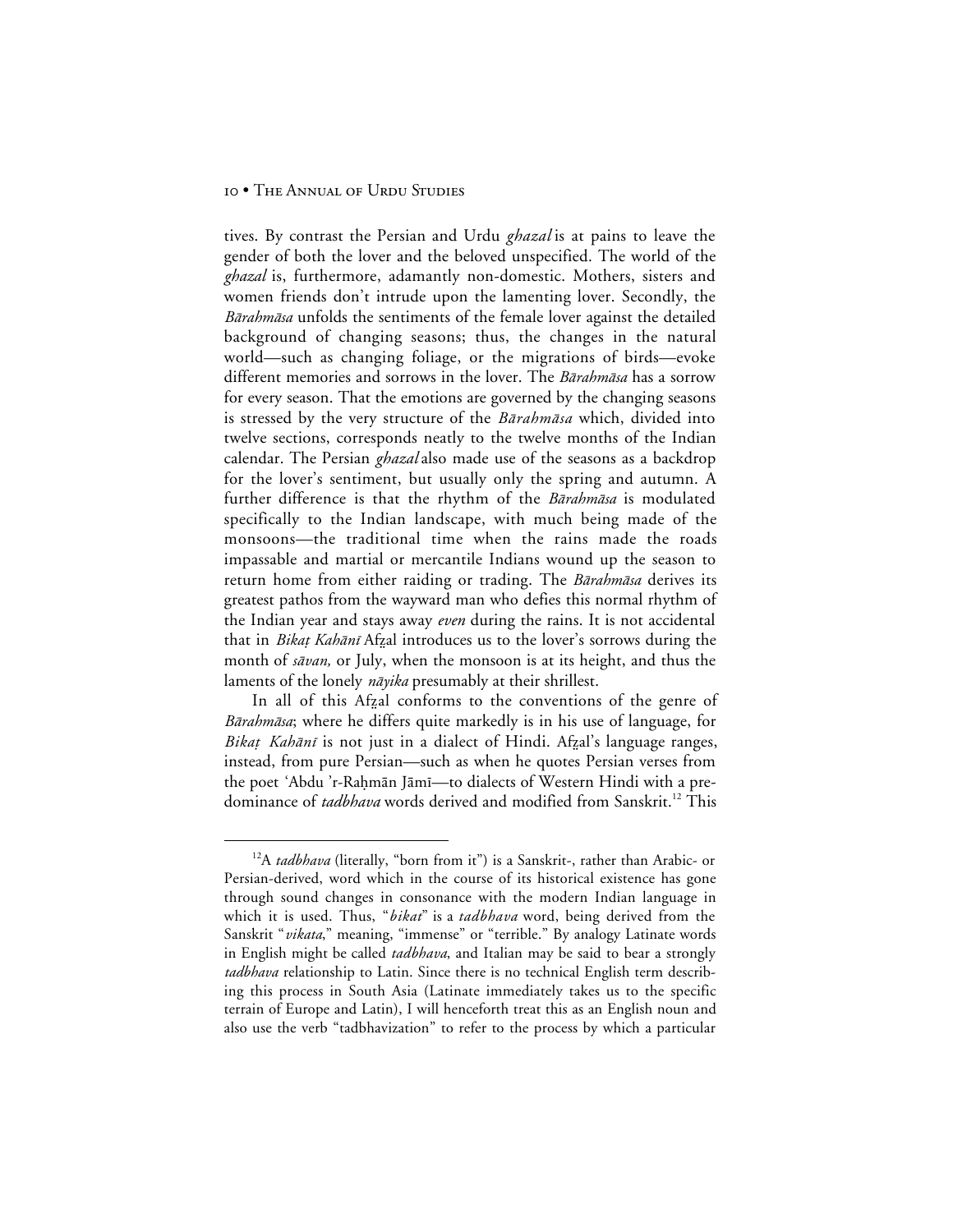range is already unusual for its two linguistic extremities, but it is the middle range of Afzal's language that is the most surprising for here one sees the most agile turns of phrase. Take, for example, a sentence where the grieving *nāyika* taunts those "warriors" who have never known the pain of separation:

> Bavā'ī kī nahīn jis shakhṣ kō pīr Če dānad dard-e dīgar-rā, arē bīr He who's never known the pangs of madness What does that warrior know of other pains?<sup>13</sup>

The English translation inevitably levels the macaronic texture of the couplet which alternates between such Hindi words as "*pir*" ("pain," derived from the Sanskrit "*pida*"), and "*bir*" ("warrior," derived from the Sanskrit "*vira*"). But in contrast to these *tadbhava* words what is one to make of the phrase "če dānad dard-e dīgar-rā ("what does he know of other pains")? The fragment is surprising in its use of not just Persian nouns, but even Persian verbs and case markers? It is above all through his use of Persian verbs and prepositions that Afzal creates a linguistic texture so markedly different from that of the early Urdu of poets like Saudā, who did use a highly Persianized vocabulary of nouns and adjectives, but never Persian verbs. The use of Persian verbs, sentence fragments, and Persian quotes from Jāmī is all the more unusual when juxtaposed against the special forms of address which Afzal uses from the stock vocabulary of a special female speech which Hindi-speaking men never use except to mimic women. Afzal's nāyika, for example, frequently prefaces her laments with the vocative " $ri$ " which is used exclusively by women when addressing other women of roughly the same age and social status. Thus, for example, the *nāyika* says:

> Khirad gum-karda, majnūn hō rahī rī Losing my wits (*this in pure Persian*), I became a second Majnun.<sup>14</sup>

 $\overline{a}$ 

register of speech or writing is "infused" with an unmodified Sanskrit vocabulary. In the case of North Indian literary texts the opposite of tadbhavization would be "Persianization" or "Arabicization," and, more recently, "Anglicization." For the cultural historian and literary critic the issue, then, is the aesthetic, emotional and social consequences of tadbhavization of a work which could otherwise have been expressed in another register, such as for example, the Persian or Arabic.

 $^{13}Bikat$  Kahānī, p. 33.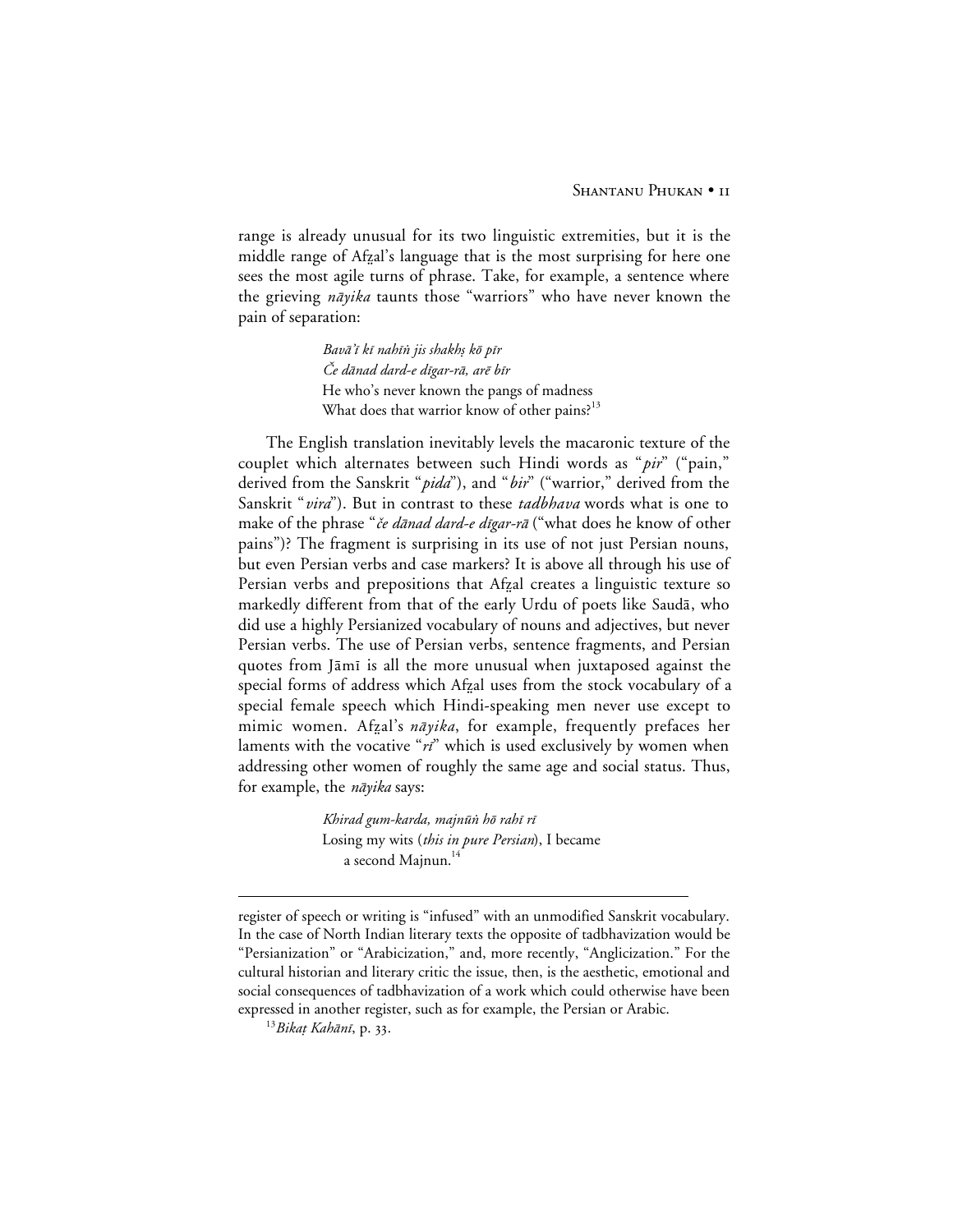This already stark contrast between Persian and the special domain of Hindi feminine speech is further complicated by the variations in the kinds of Hindi Afzal chooses. His is not a uniform dialect of Hindi, but rather alternates between Braj and Khari Boli (two dialects of Western Hindi from the region around Delhi), with occasional words taken from the dialect of Southern Hindi. Afzal seems interested in using the widest possible range of language, not in order to create a middle range of language using some elements of both; his effort seems calculated, instead, to juxtapose the different languages in discrete bits, much like the tesserae of a mosaic which retain their separate outlines and identities despite their placement within a larger tableau.

If Afzal's macaronic verse were the only example of its kind we might note it for its peculiarity and move on; however, far from being the only one of its kind *Bikat Kahānī* is part of a corpus of Hindi-Persian macaronic verse by élite Persianate Mughal authors. These texts are mostly unpublished and seldom discussed, for neither the Indian Hindi scholars nor the Indian Persian scholars claim them as the property of their literary canons. This is what I mean by the assumption of monolingualism. My current research on *Padmāvat* has revealed a number of such texts, the most well-known of which is a retelling of Jāyasī's Padmāvat by Rāzī, the governor of the city of Delhi and the deputy of Emperor Aurangzeb in the last years of his rule over the Mughal Empire. In his abridged version of the *Padmāvat* Rāzī inserts couplets from such famous Hindi poets as Surdas within the otherwise Persian body of his verse. Again, as with Afzal, Rāzī's effort is to juxtapose discrete bits of Hindi and Persian rather than to blend their grammars and vocabularies in order to create a middle range of language like the Rekhta-Urdu of the early eighteenth century.

Now that we have noted the peculiarities of Mughal macaronic verse, the question remains why did élite, Mughal authors choose to write in Hindi when they clearly lived in a courtly subculture which valued Persian as the language of refined discourse, especially for the expression of lyric poetry.

Eaton's explanations offer us no signposts in our search, for they specifically address the motivations of missionary Sufis in writing Hindi; and *Bikaț Kahānī* is emphatically not a Sufi text. The Urdu critic Hāfiz

<sup>&</sup>lt;sup>14</sup>*Ibid.*, p. 44.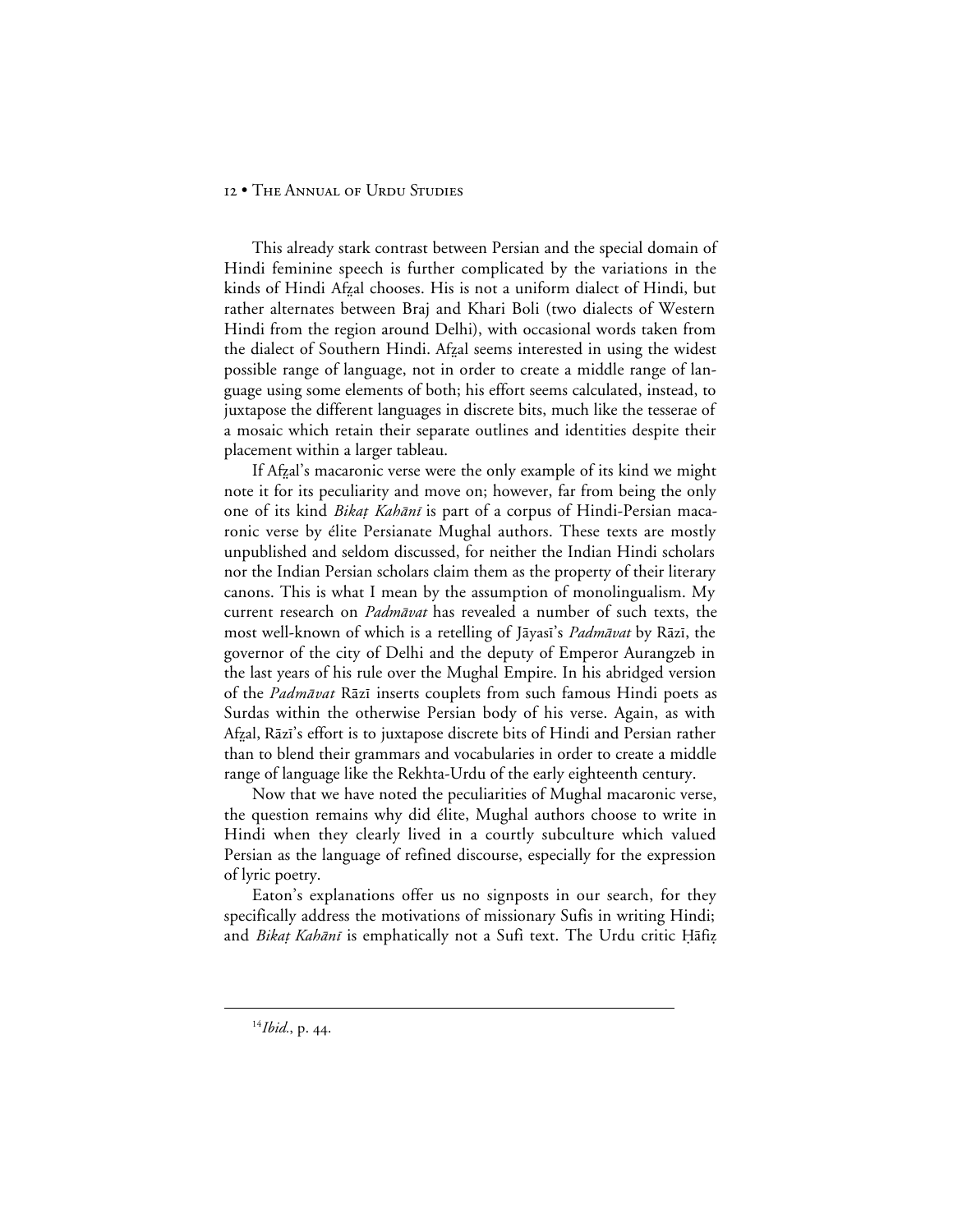Maḥmūd Shērānī suggests a possible approach.<sup>15</sup> By placing Bikaț Kahānī within a discussion of the development of Urdu in Panjab Shērānī locates its bilingualism within a teleology of Urdu. Placed in a venerable genealogy consisting of the Hindavi writings of Amīr Khusrō and Sharafud 'd-Din Manērī, Afzal becomes a humble contributor to the long process of linguistic brewing which finally culminates in the "real" Urdu of Saudā, Mīr and, of course, Ghālib. As such Bikaț Kahānī marks a way-stop on the long march of the North Indian vernacular towards the telos of the fully mature idiom of Delhi in mid-eighteenth century. The process of brewing by which Urdu allegedly formed itself is sketched by Shērānī through analogy with code-switching in modern North Indian—and especially Panjabi—speech where, says Shērānī, "a speaker may begin with the intention of uttering a sentence in Urdu, stuffs an English snippet in the middle, only to end with a Panjabi verb. Such a point is reached without any special effort or artifice (ye sūrat baghair kisī khās kōshish yā taṣannu' kē paidā hō ga'ī hai)." But in Shērānī's estimation the peculiar macaronism of Bikaț Kahānī is no asset; and so, he continues, "In this poem Persian phrases and compounds have been crammed in at all odd points in such a way that the modern taste cannot find them acceptable." Of course, since in Shērānī's view this is incipient Urdu such ungainliness is to be expected, especially when it comes from the Panjab.

For Shērānī the Hindi-Persian macaronism of Bikat Kahānī bears the same taint of grossness as did the mixed Latin-Italian verse for Italian humanists who first coined the term "macarronico" to name a kind of burlesque pioneered in the 1490's. Here is Teofilo da Folegno, one humanist who wrote such verse for parody, defining his practice in a treatise on macaronism:

This poetic art is called "macaronic" from macarones, which are a certain dough made up of flour, cheese and butter—thick, coarse and rustic. Thus, macaronic poems must have nothing but fat, coarseness and gross words in them. $16$ 

<sup>&</sup>lt;sup>15</sup>For the following comments by Shērānī, see his *Magālāt-e Hāfiz Mahmud* Shērānī, ed. Mazhar Mahmūd Shērānī, 7 vols. (Lahore: Majlis-e Taraqqī-e Adab,  $1966-1976$ , vol. 2, pp. 99–100. For a more positive appraisal of *Bikat Kahān*, see Jālibī, vol. 1, pp. 62-9.

<sup>&</sup>lt;sup>16</sup>Quoted in Ugo Enrico Paoli, *Il Latino Maccheronico* (Florence: Felice Le Monnier, 1959), p. 5. See also Siegfried Wenzel, *Macaronic Sermons: Bilingualism*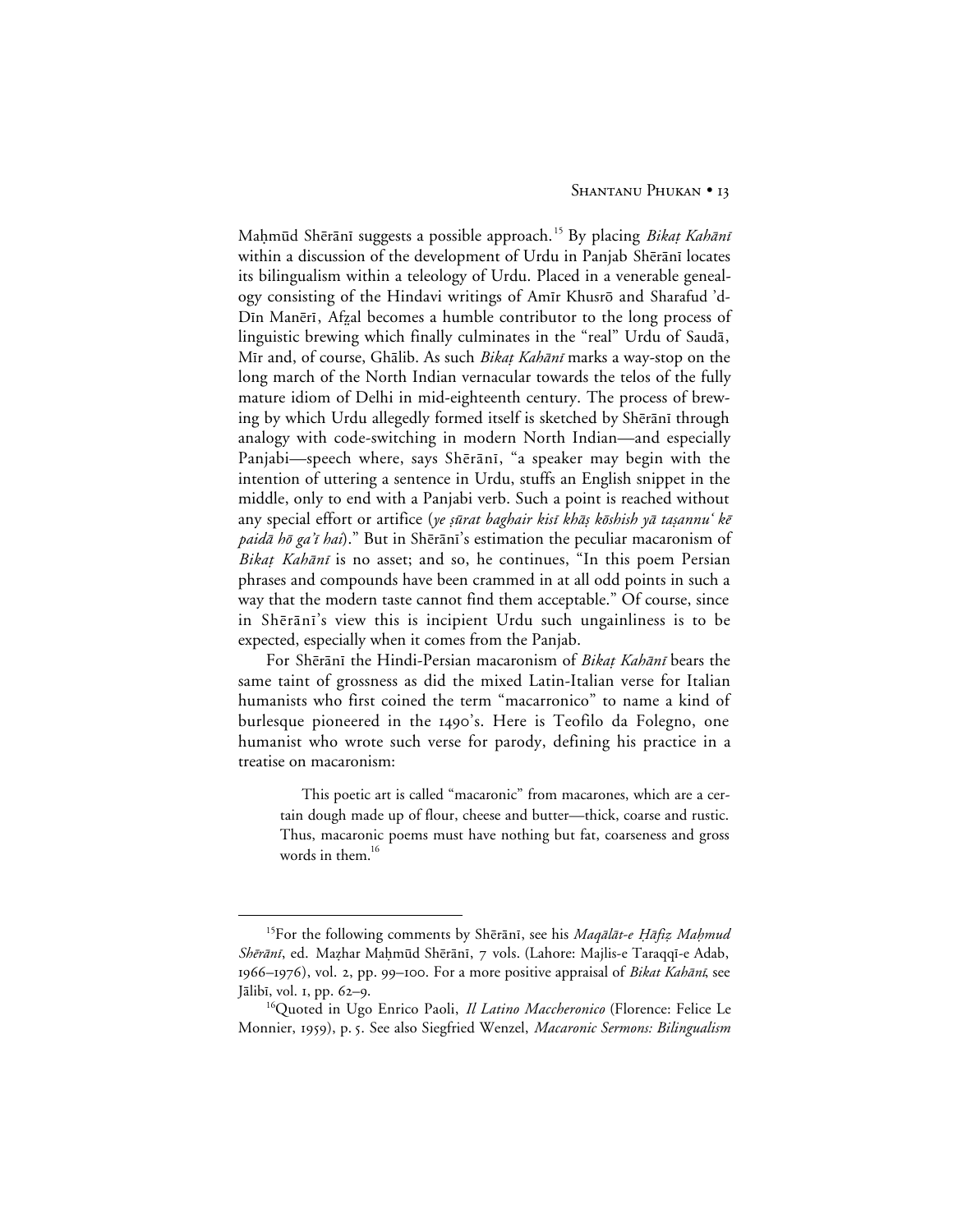For the refined Latinate tastes of Teofilo macaronic speech was just as low in the hierarchy of possible speeches as macaroni still is in our own culinary hierarchy of Italian pastas. And yet, gross as it was (or precisely *because* it was deemed gross), this mixture of Italian and Latin was judged the more effective in making jabs. Sharper barbs could be fashioned of it than of the smooth Latin.

And it is here that we must begin with *Bikat Kahānī*—by asking what could better be expressed in a mixture of Hindi and Persian that could not as effectively be said in pure Persian—the expected choice of language for a literatus like Afzal. And it is also here that we have to admit to a blindness, for we cannot sit in the presence of seventeenth-century readers of Bikat Kahānī to see whether or not a smile played upon their faces as they heard the *nāyika* grieve in both Hindi and Persian. Impossible to tell for sure, but it does seem to me that unlike the burlesque of Teofilo, Afzal's intent was not to make the grieving *nāyika* the butt of satire or parody. The primary mood in *Bikat Kahānī* is the pathos of separation, or *viraha*. The reader is not asked to laugh *at* but, rather, to cry *with* the nāyika.

I will address the issue of pathos, and particularly the kind of pathos that is enhanced by the use of Hindi, but for now let me voice one important disagreement with Shērānī by pointing out that Bikaț Kahānī is not casual or spoken speech. It is, instead, a highly self-conscious literary undertaking. Its alternation of Hindi and Persian is, I would argue, a matter of far greater deliberation and aesthetic choice than the interlinguistic slippages in modern or pre-modern street-speech. Its macaronism is precisely a result of *tasannu* or artifice, and mannerism. Its heteroglot nature hasn't just come about, but has been constructed. If one is attentive to the literariness of *Bikat Kahānī*, then one must ask how its macaronic texture was the result of aesthetic choices made by a competent and sensitive author trying to enhance the pathos of separation by the use of Hindi.

In a moment I will attempt an answer to these questions, but for now let us begin by recognizing that whatever Afzal's motivations in alternating between Persian and varieties of Hindi, the result was a text of such complexity that it could only be enjoyed by a highly-educated polyglot,

 $\overline{a}$ 

*and Preaching in Late-Medieval England* (Ann Arbor: University of Michigan Press,  $1994$ ).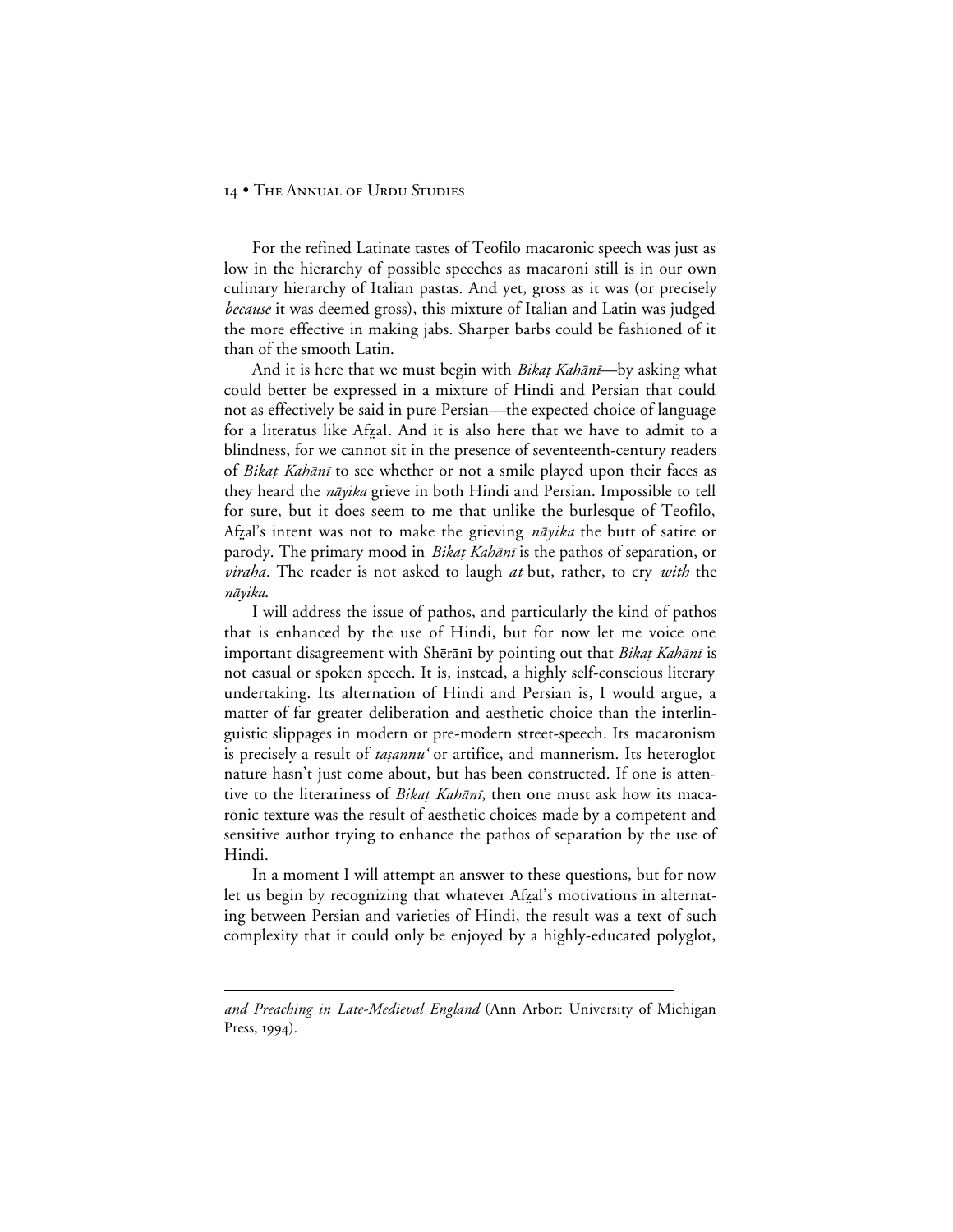well-versed in both Hindi and Persian. The enjoyment of such linguistic and literary complexity presupposes a degree of education and cosmopolitan experience not available to rural masses. Their liberal use of Hindi notwithstanding *Bikat Kahānī* and Rāzī's *Padmāvat* are both texts written for the highly educated Persianized élite of Mughal India—whether they were Hindu or Muslim. In other words, we have to imagine an author like Afzal or Rāzī inspired by something other than the virtuous ideal of communicating to the masses by writing in their vernacular. We have to imagine an ideal reader who was familiar with Persian and several dialects of Hindi, and furthermore, was well-enough read in both literary traditions to appreciate the departures from the generic conventions of both the Bārahmāsa and the ghazal —departures which make Bikaț Kahānī a memorable text. Such a reader would not have acquired Hindi or Persian merely to cope with the demands of living in a multilingual society, but would have been interested in mining this dual heritage to extend the expressive reach of both languages.

#### **III**

One expressive world which opens more fully to Afzal through his use of Hindi is, I would argue, the world of feminine emotions. Both Hindi and Persian possessed an elaborate vocabulary for the expression of a lover's grief at separation from the beloved; but in writing *Bikat Kahānī* Afzal was tackling a genre which probed specifically feminine emotions, and which heightened the pathos of separation by positioning the confined woman within, gazing out at the expanse of changing nature which was denied her, but contained her lost, or worse yet, deceitful lover. The *Bārahmāsa* derived its emotional punch from the *un*equal status, positioning and movement of the wayward man and the sedentary woman.

The strongest voice in the tradition of Persian poetry was that of the *ghazal*—and this was an emphatically ungendered voice. The strict avoidance of gender specificity in the Persian *ghazal* was achieved all the more naturally for, unlike Hindi or Urdu, Persian lacks gendered verbs, nouns or adjectives. Of course, it is perfectly possible for the Persian narrator to assume a female persona by describing unambiguously feminine scenarios, or parts of the female anatomy—but such directness was deemed crass by the society which produced the *ghazal*. It was not possible, however, to stress the gender of the speaker *through the structure of Persian grammar itself*. By using Hindi, and especially that subset of Hindi speech which is used only by Hindi-speaking women, Afzal grounds Bikat Kahānī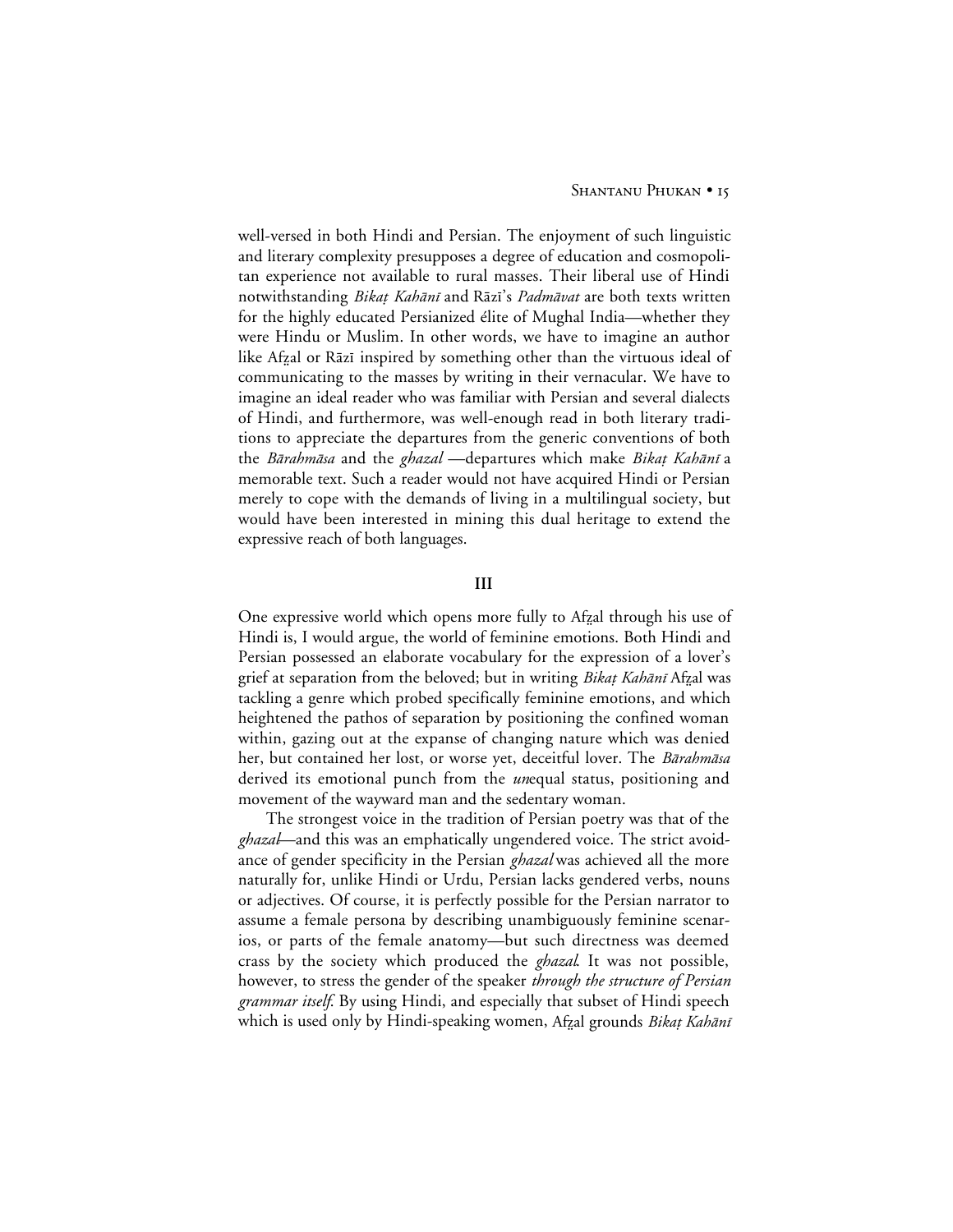specifically and unambiguously within a female setting. Now the laments echo unmistakably in the privacy of the women's quarters where the only immediate hearers are other women addressed by the  $n\bar{a}yika$  in the intimate, feminine vocative " $ri$ ." We the readers—and especially the men—are eavesdroppers. Even for contemporary readers like myself this aesthetic of eavesdropping constitutes one of the central delights of a Bārahmāsa. Imagine, then, how much more intense the delight of eavesdropping for an élite, Mughal reader living in a society far more radically segregated by gender than is ours. This is the physical world of the Bārahmāsa without inhabiting which we cannot inhabit the emotions of the grieving *nāyika*.

The convention of using Hindi for women's speech was not peculiar to the *Persian*-writing Mughal literati, but continued into the eighteenth century, by when the same literati were writing increasingly in a heavily Persianized Urdu.<sup>17</sup> A simultaneous consideration of Hindi in relation to a newly emerging Urdu of course invites the charge that in its new juxtaposition with Urdu, Hindi must necessarily have been valorized differently than in the previous century when Persian was the only expected choice for literary expression by the Mughal élite; to continue the biological metaphor, a changed habitat creates a different ecology. A honing of our understanding of the changing flavor of Hindi certainly demands reflection on how Hindi acquired a *different* set of cultural resonances as a result of the rise of Urdu in eighteenth-century Mughal India; however, to the extent that Urdu and Persian continued to be written by the very same authors a consideration of Urdu verse illumines yet another aspect of the ecology of Hindi in its Persianate environment.

The work of Muhammad Rafi' Saud $a^{18}$  (1713-80) is a good place to begin examining the continuing use of Hindi as a feminizing agent in its Persianate environment, for not only does Sauda stand at the very cusp of the era when the Mughal élite began using Urdu for literary purposes, but

 $17$ For the most recent research on the history of the naming of this new vernacular, see Shamsur Rahman Faruqi, "Unprivileged Power: The Strange Case of Persian (and Urdu) in Nineteenth-Century India," in *The Annual of Urdu Studies* #13 (1998), pp. 10–11.

<sup>&</sup>lt;sup>18</sup>For a traditional biography (tażkira) of Saudā, see Muhammad Husain  $\bar{A}z\bar{a}d$ ,  $\bar{A}b-e$  Hayāt (Lahore: Shaikh Muhammad Bashir and Sons, n.d.), pp. 141–60. See also Ralph Russell and Khurshidul Islam, *Three Mughal Poets: Mir, Sauda, Mir Hasan.* (Cambridge: Harvard University Press, 1968), pp. 37–69.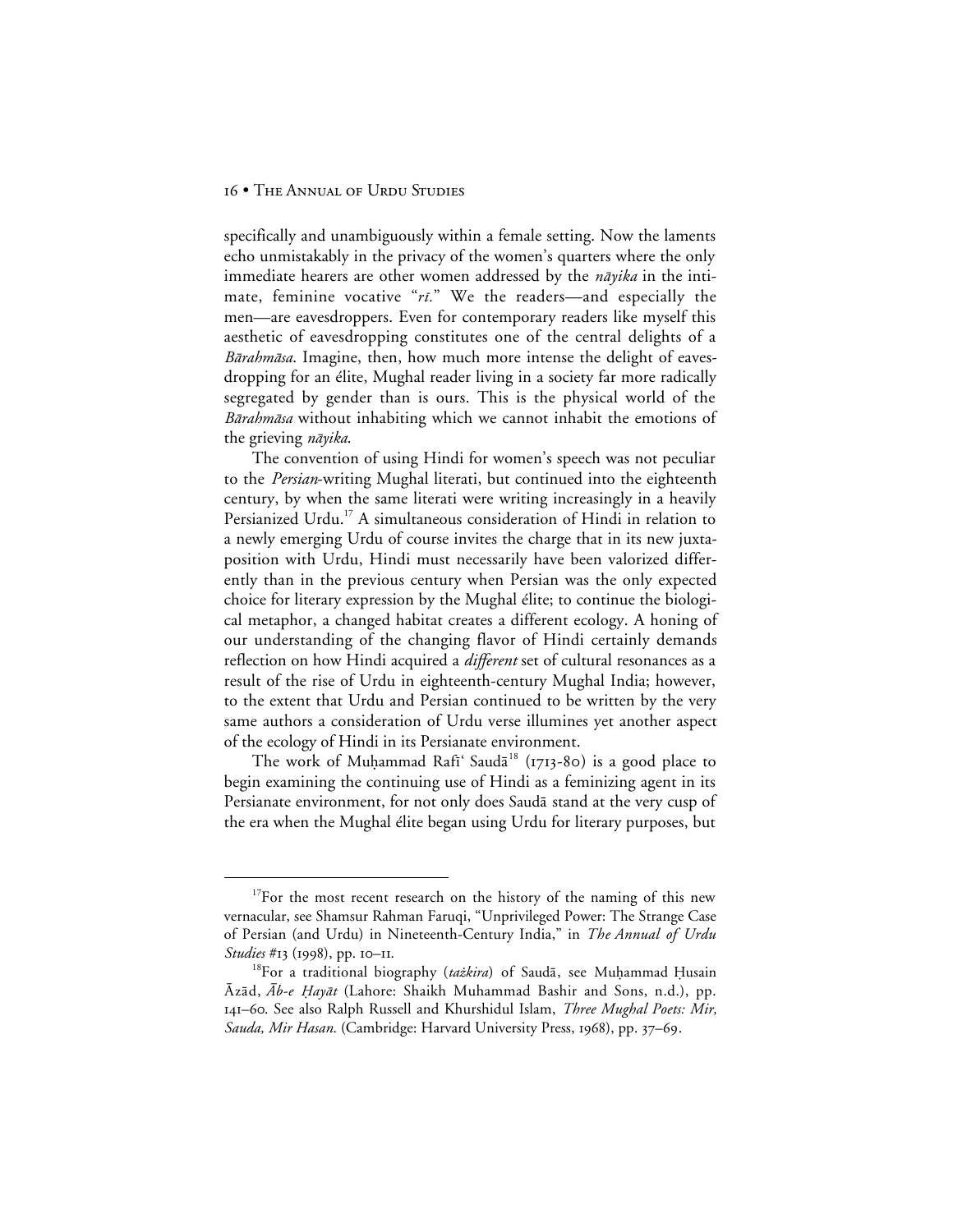the linguistic range of Sauda's verse is somewhat greater than that of later Urdu poets like Ghālib who confined themselves almost exclusively to a Perso-Arabic lexicon. Saudā, by contrast, wrote not only in the idiom that we have come to know as "standard" Urdu, but occasionally also ranged into pure Persian as well as into the range of Sanskrit-derived vocabulary which today we call Hindi. Saudā's work, therefore, is an ideal place to begin asking questions about the ecology of languages in the élite literary culture of Mughal India.

Saudā was a prolific writer. His Kullīyāt (collected works) consists of two massive volumes arranged according to the various genres expected of an Urdu poet. One encounters, first, his biting satires (*hajv*) on which, above all, Saud<del>a</del> based his reputation; then follow the Urdu *ghazals*, the *masnavis* (narrative lyric poems), and *marsiyas*, elegies in honor of the martyrs of the battle of Karbala. Saudā's Persian *ghazals* constitute the smallest section, and finally bring the Kullīyāt to its close. The basic stock of Saudā's lexicon is not radically different from that of classical Urdu poetry in its degree of Persianization; however, in all of these genres (except the Persian poems) one notices a greater flexibility of linguistic range than in the work of especially nineteenth-century Urdu poets like Ghālib or Żauq. And this flexibility becomes particularly apparent in Saudā's *marsiyas*, where he ranges frequently into a Sanskrit-derived vocabulary of *tadbhava* words not as frequently encountered in his *ghazals* or satires. Some *tadbhava* words (like "*sis"* and "*ran"* "head" and "battle") come to form the stock of conventionally-used words in the evolving idiom of Urdu *marsiyas*, and the reader comes to expect them in the writing of not only Saudā, but even later *marşiya* writers like Mīr Anīs and Dabīr. But occasionally Saudā composes marsiyas in a register which even for his corpus of *marsiyas* is unusual in its density of *tadbhava* words; and in these *margiyas* it is not just the vocabulary, but also the grammar, which is remarkable in its proximity to the grammar of regional Hindi dialects like Braj, Dakhani, and, in one instance, even Panjabi.<sup>19</sup>

Saudā's *marsiyas* provoke two questions about the aesthetic and emo-

<sup>&</sup>lt;sup>19</sup>For Saudā's Urdu and Persian *ghazals*, mukhammasāts and satires, see his Kullīyāt-e Saudā, vol 1, ed. Muhammad Hasan (New Delhi: Taraqqī-e Urdū Bureau, 1985); for his *marsiyas*, vol. 2, editor unnamed (Allahabad: Ram Narayan Lal Beni Madho, 1971); for the Panjabi marsiya, vol. 2, p. 363; for a very self-consciously Dakhani (Deccani) use of language by Saudā, vol. 2, p. 432; and for a macaronic Urdu-Persian usage, the *marsiya* in *musaddas* (sextet), vol. 2, p. 376.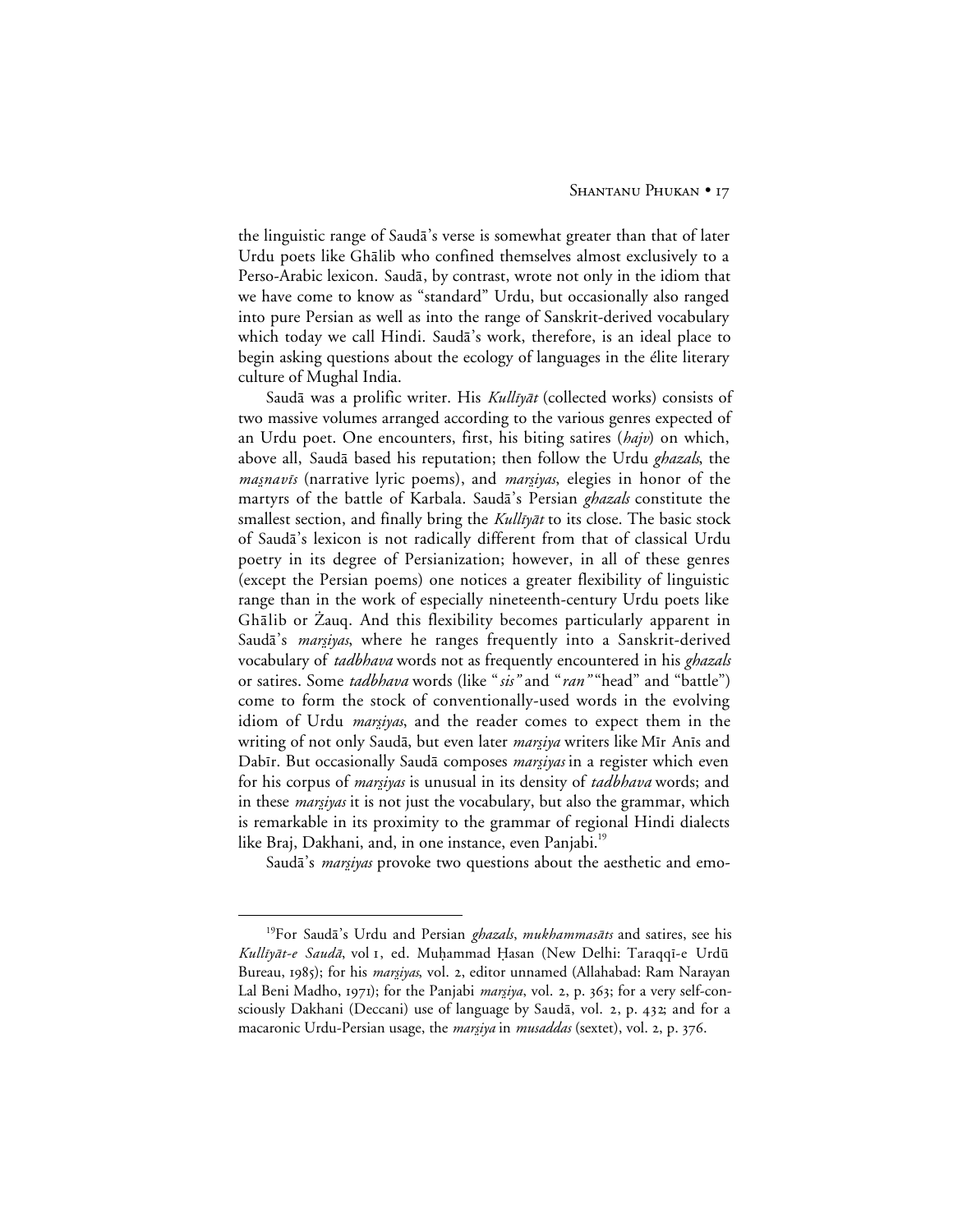tional resonance of Hindi in its Persianate environment. First, why is it especially in the genre of the Urdu *marsiya* that we see the greatest departures from a Persianized vocabulary, and second, why, within this field of relatively un-Persianized vocabulary, do certain *marsiyas* stand out even more in their use of *tadbhava* words?

One such *marsiya* containing a combination of regional Hindi grammar with Sanskrit-derived words presents the laments of the women survivors of the house of Husain. The speakers in the elegy are: Fātima, the mother of Husain; Zainab, his sister; and Sakīna, his young daughter. As they are all led in chains through the burning desert to the Caliph's palace in Damascus, we encounter Fārima, grieving her dead son:

> Kāsē kahiyē bāt kaun man sun kē būj<sup>h</sup>ē Rõvat hūn din rāt Husainā ran mēn jūj<sup>h</sup>ē Nainan barsat nirk<sup>h</sup>at, umagat hai č<sup>h</sup>ātī Pyāsē mārē hā'e nabī kē aisē nātī Gērū sē kaprē rangē muk<sup>h</sup> par malē b<sup>h</sup>ab<sup>h</sup>ūt Pūč<sup>h</sup>ēn bībī Fātima "kit gaiyō mērō pūt?" Whom shall I tell, who will understand? Weeping I spend my days and nights my Husaina dead in battle Eyes rain as I gaze, and my chest heaves How they slayed with thirst the grandson of the Prophet Dyeing her clothes with saffron, rubbing her face with ashes Sobbing, says Bībī Fātima, "Where's my son gone?"20

We may well shy away from the politically thorny issue of labeling Fātima's speech, for the choices are many, and bewildering: is it Urdu or proto-Urdu, Hindi or Hindavi? Or is it, instead, simply the dialect of Braj? The debate about the precise nomenclature and classification of Hindi, Urdu and the various types of Hindi has long exercised us. It is a debate which I deliberately want to avoid, since answers to it are dependent on one's ambitions in forging either long or short genealogies for contemporary speech. It is a debate which ultimately tells us far more about the politics of contemporary South Asian language communities

 $^{20}$ Kulliyāt, vol. 2, pp. 524-7.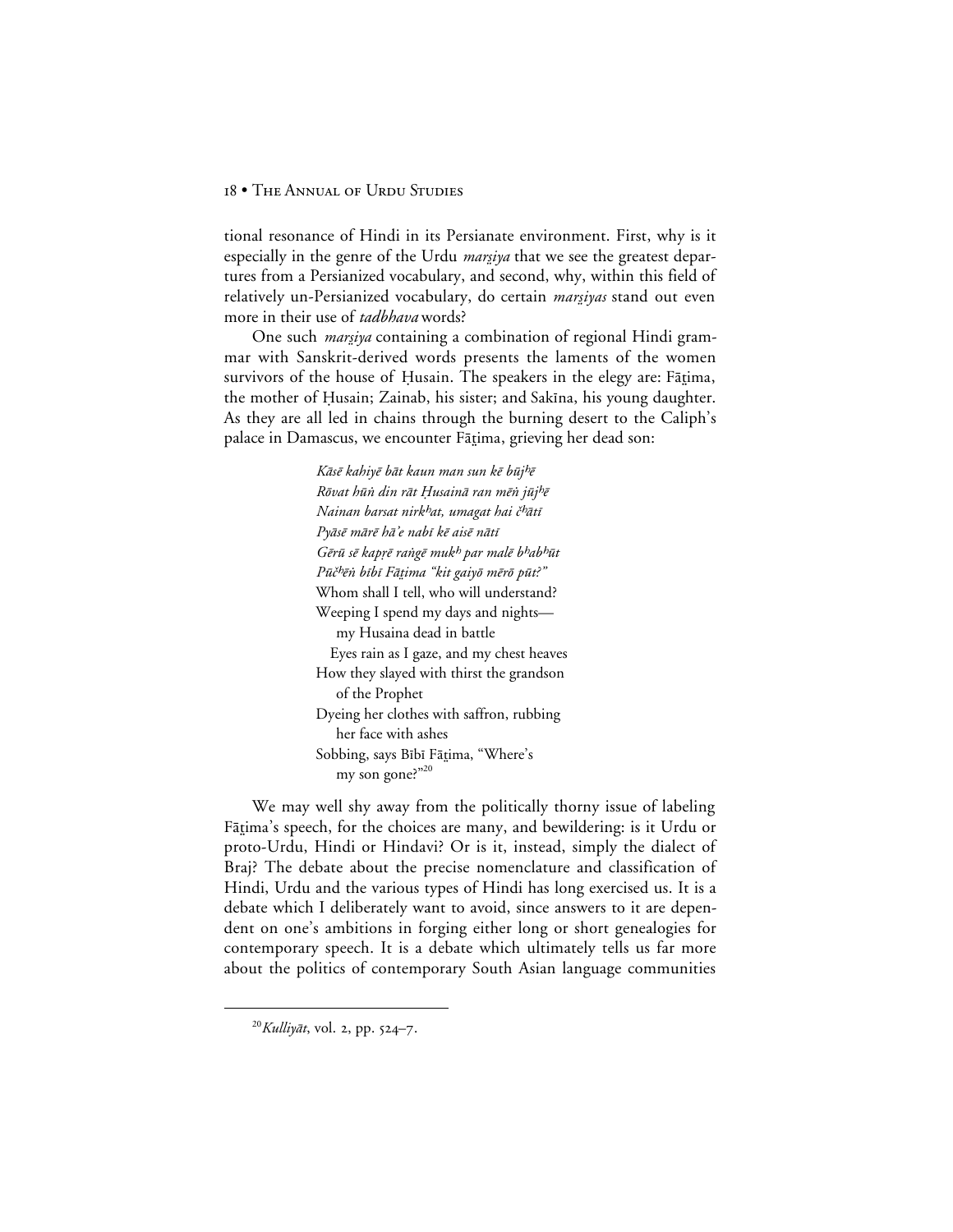than it does about pre-modern social realities. I would, in fact, go so far as to claim that the debate over Hindi or Urdu is largely a distraction which keeps us from the more pertinent issue of discussing the aesthetics and politics of pre-modern literary creations, *whatever* their linguistic classification. In this case I simply follow Sauda's lead, for he himself felt the need to name the particular register of speech when he labeled the *marsiya* clearly as being "zabān-e Purabī-āmēz" ("mixed with the Eastern dialect").

Whatever the linguistic label we choose to give Fātima's lament, one point is undeniable—it abounds in Sanskrit-derived words like " $p\bar{u}t$ " "*nain*" and "muk<sup>h</sup>" which are anomalous in Saudā's largely Persianized register of speech. Both the narrator's speech and that of the women in this elegy lack the Perso-Arabic vocabulary which Saudā uses extensively in his *ghazals* as well as other *marsiyas*. Furthermore, in his use of forms like "gaiyō" and "kit" (instead of gayā and kahān) Fātima departs entirely from the standard Urdu-Khari Boli grammar normally used by Saudā as well as most non-Deccani Urdu poets.<sup>21</sup> The tone of Fātima's speech is certainly less polished because of her avoidance of Persian and her use of a regional Hindi dialect. It is overwhelmingly as a result of this, I would argue, that her lament is laced with an informal, familial affection—a tone established immediately in the opening line by Fatima's transformation of "Husain" into "Husaina" through the addition of the diminutive suffix " $\bar{a}$ ." Fātima thus claims the prerogative of a mother to address as a little child the son who was in fact in his fifties when he lay headless and parched in the sands of Karbala.

The loss which Saudā explores here is specifically a domestic and familial loss. It is, in other words, a loss unimaginable in the topography of the *ghazal* which, though also a poetry of loss, does not accommodate sorrow within the confines of the home. Widowhood and sonlessness are modalities of grief which appear risible, if not monstrous, when grafted onto the body of a *ghazal*. The grieving lover of the *ghazal* inhabits a far bleaker space. And he inhabits a more public space. The *ghazal* plays itself out in a series of conventionalized topographies: the kūča (alley), the bāzār, the čaman (garden), the *dasht* (wilderness), and the *bazm* (soiree).

<sup>&</sup>lt;sup>21</sup>Deccani Urdu *ghazal*-poets like Qulī Qutb Shāh are known for their liberal use of *tadbhava* words as well as the feminine voice; this, however, is a tradition that dies out in the Deccan by the early eighteenth century; and it is a tradition that does not significantly influence either the North Indian Rekhta-Urdu poetic tradition or the history of its criticism.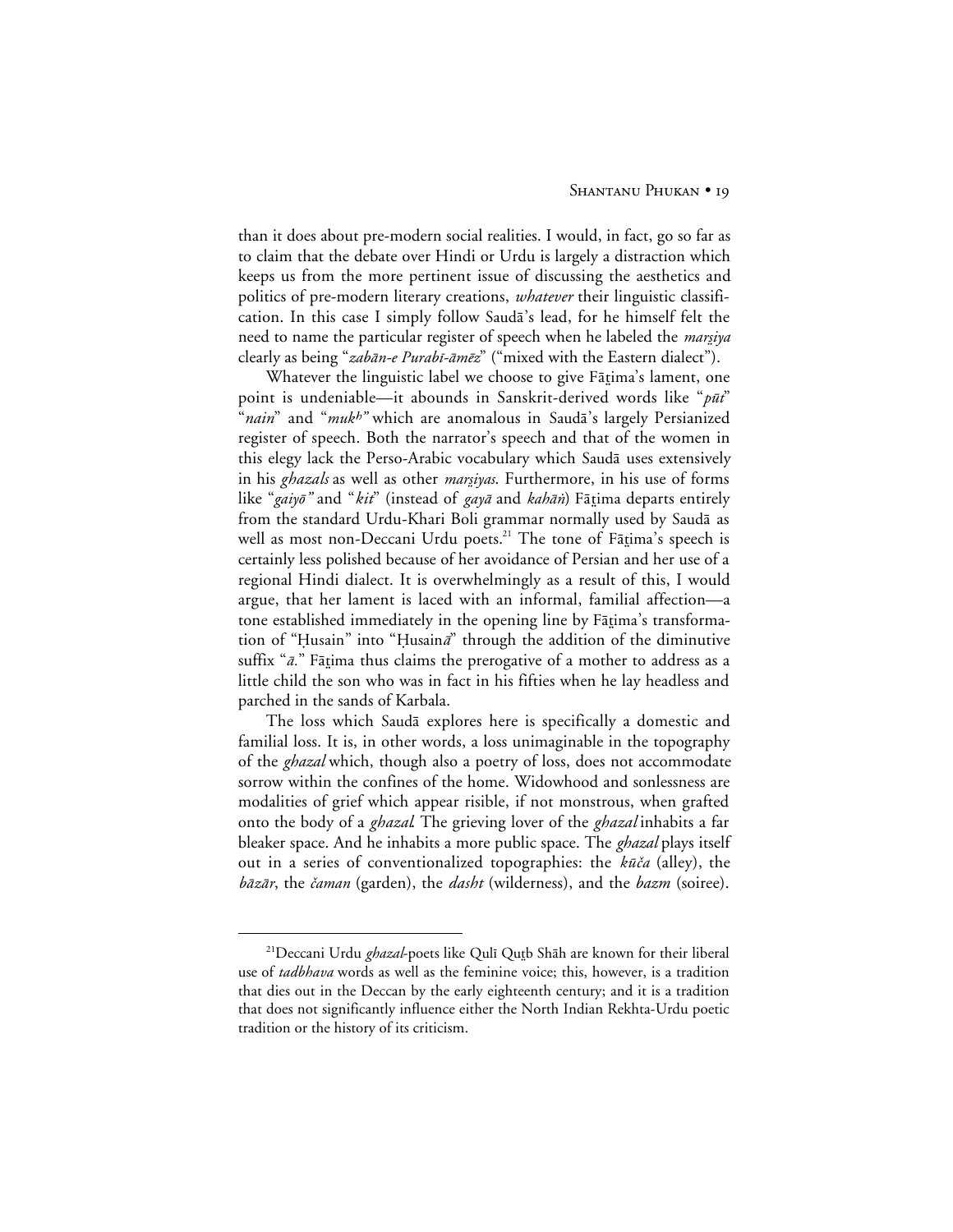Typically the lover in the *ghazal* may hang about the beloved's alley in hopes of catching a glimpse of him/her; he may try to intercept the beloved in the garden where the flowers remind him of the beloved's face and the cypress of his graceful stature; he may finally glimpse the beloved in the soiree, only to be snubbed or pointedly ignored; disappointed in love, and oblivious to his appearance, he may appear in the most public of all places, the bazaar, where there is no dearth of advisers to counsel him at droning length, and where he may also be upbraided by the *shaikh* for his shameless behavior; exhausted, the lover may finally retreat to the wilderness which forms the antithesis to the city, the site of his public humiliation and private pain. But except for the soiree every one of these scenarios defines an open, publicly accessible space; and even the soiree, though held indoors, is only a marginally domestic space, being limited to the most public part of an élite house, the living room. The *ghazal* maintains a scrupulous distance from the home and locates its sorrows in nondomestic spaces.<sup>22</sup> And along with domestic spaces the *ghazal* avoids familial relations. As I stressed earlier, mothers, sisters or fathers do not intrude upon the lover's sorrows, either to comfort or chide; nor do they comment upon the beloved's willful cruelty. In the emotional logic of the *ghazal* the home and the family are not only a distraction, they are a dissonance.

The *marsiya*, by contrast, is nothing if not a poem of domestic sorrows and concrete blood relations. Not only is its location domestic, but it is, furthermore, a specific domestic scene—the family of Imām Husain. And since the *marsiya* locates itself unequivocally in the family it also locates itself in the specifics of gender—women form fully half the cast of characters in the *marsiya*. The laments of the male characters in a *marsiya* often come from the battlefield; but the women grieve from the seclusion of the tents pitched outside the battlefield of Karbala. And the occasions on which we hear the women lament include such intensely domestic—and thus all the more macabre—occasions as the "wedding" of Qāsim, held on the eve of the final battle—an occasion for which the

<sup>&</sup>lt;sup>22</sup>Even when the home appears in the *ghazal* it is significant as a "negative" space," that is, for its inaccessibility for the lover. For example, in Ghalib's famous she'r: Main vahān pahunčā tō un-kī gāliyōn kā kyā javāb / Yād thīn jitnī du'ā'ēn sarf-e darbān hō ga'īn (Though at last I reached his [beloved's] home what could I say to his stream of abuses? / Every prayer I knew I'd used up to slip past the doorkeeper).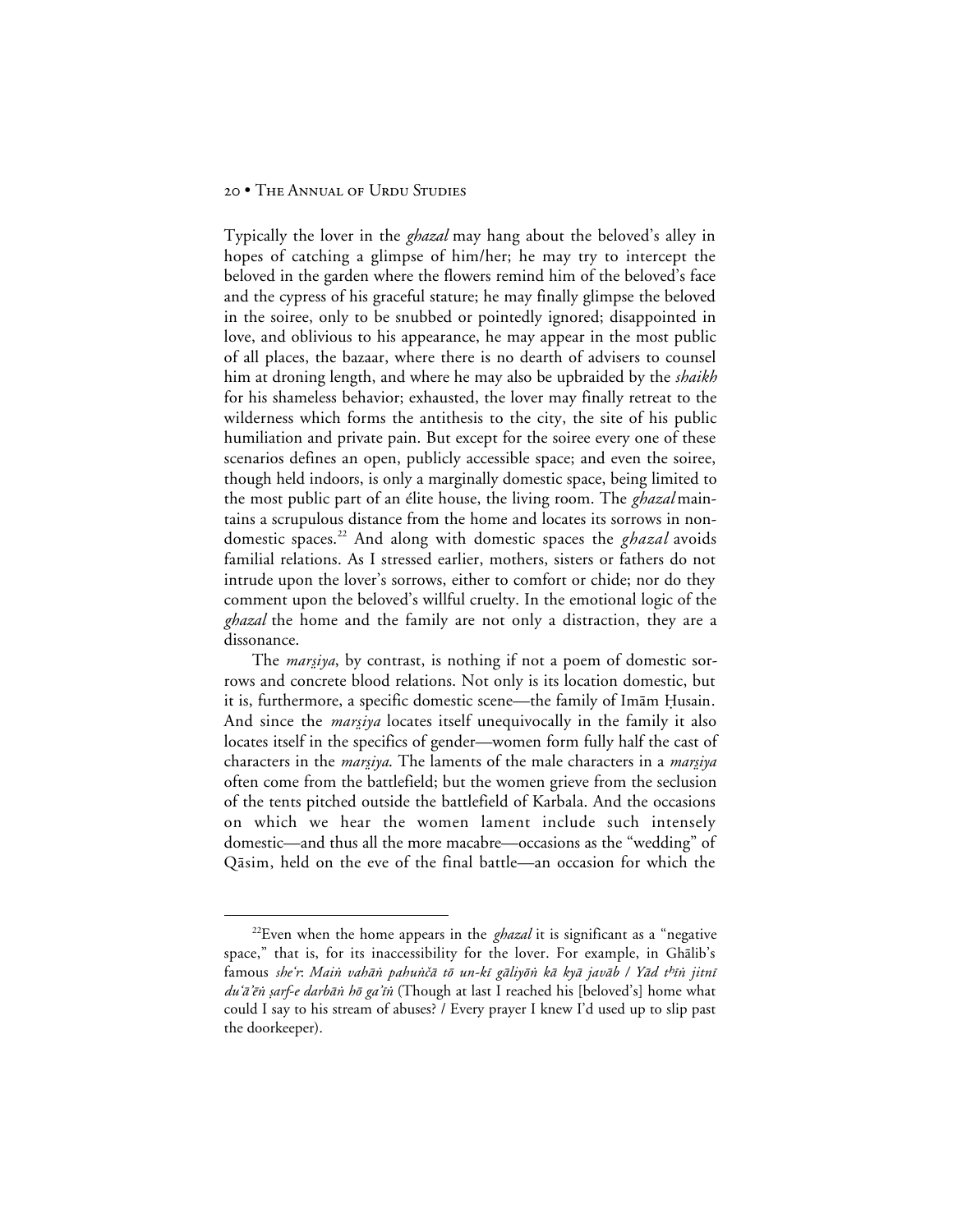groom's body arrives riding on a bier. An exception to these "indoor laments" are the laments we read in this *marsiya* by Saudā, for here the women grieve on their enforced march through the desert. True, for once the women are in the open desert and not in an enclosed domestic space, but that is precisely the pathos of the *marsiya*—that those who should by rights be in seclusion and embosomed by their families, are denied this and made to wander in public view. Thus, the *marsiya* locates itself in the specificity of gender, family relationships, and domestic settings. The emotions it exploits are often quite unambiguously women's emotions. And the speech which corresponds to an outpouring of such emotions is pointedly un-Persianized.<sup>23</sup> The emotional texture and physical location of Saudā's *marsiya* is much closer to the Bārahmāsa where the laments also unfold within the walls of a home and in the company of other women. Thus, even though the verses of *Bikat Kahānī* and the *marsiyas* of Saudā are conventionally claimed as the literary "property" of two different—and often mutually antagonistic—communities, I would argue that they are rooted in the soil of a very similar aesthetic logic. Is there a coincidence, then, between women's speech, domestic settings and the use of Hindi in certain genres of Mughal poetry? If so, what is the relation of this literary

<sup>&</sup>lt;sup>23</sup>The vernacularized nature of the *marsiya*, at both the linguistic and thematic levels, has been noted repeatedly by Urdu critics. For example, see C.M. Naim, "Urdu in the Pre-Modern Period: Synthesis or Particularism?" *New Quest* 6 (February 1978), p. 9. Naim writes, "The *marsiya* is the one genre of Urdu poetry which, as it developed, managed to maintain its original balance of local and foreign elements. In these elegies the emotions are Indian though the personae are Arabs; the landscape is conventional—sort of vintage *ghazal—*but the material culture, customs and rituals are Indo-Muslim." Naim suggests that this is so because the *marsiya*-writer seeks, above all, to create a tearjerker which will reduce the assembled Shi'a *majlis* to communal and cathartic weeping: "[*M*]*arsiyas* are written to be read before an audience in a *majlis*, and to make the listeners cry. To succeed in its chief goal a *marsiya* has to be firmly rooted in the intimate and the local." Thus, Naim partly anticipates my own argument; where I differ from him is in suggesting that instead of aiming generally for the local setting the *margiya* aims quite specifically for a creation of feminine sentiments and losses and that this specifically gendered set of emotions is best expressed in an unschooled vernacular speech, largely because this is what the élite Mughal women (and especially domestic women, as opposed to *tavā'ifs*) would have spoken. I also differ from Naim in drawing connections between the genre of the *marsiya* and other "feminine-speech" genres, like Bikat Kahānī by Muḥammad Afzal.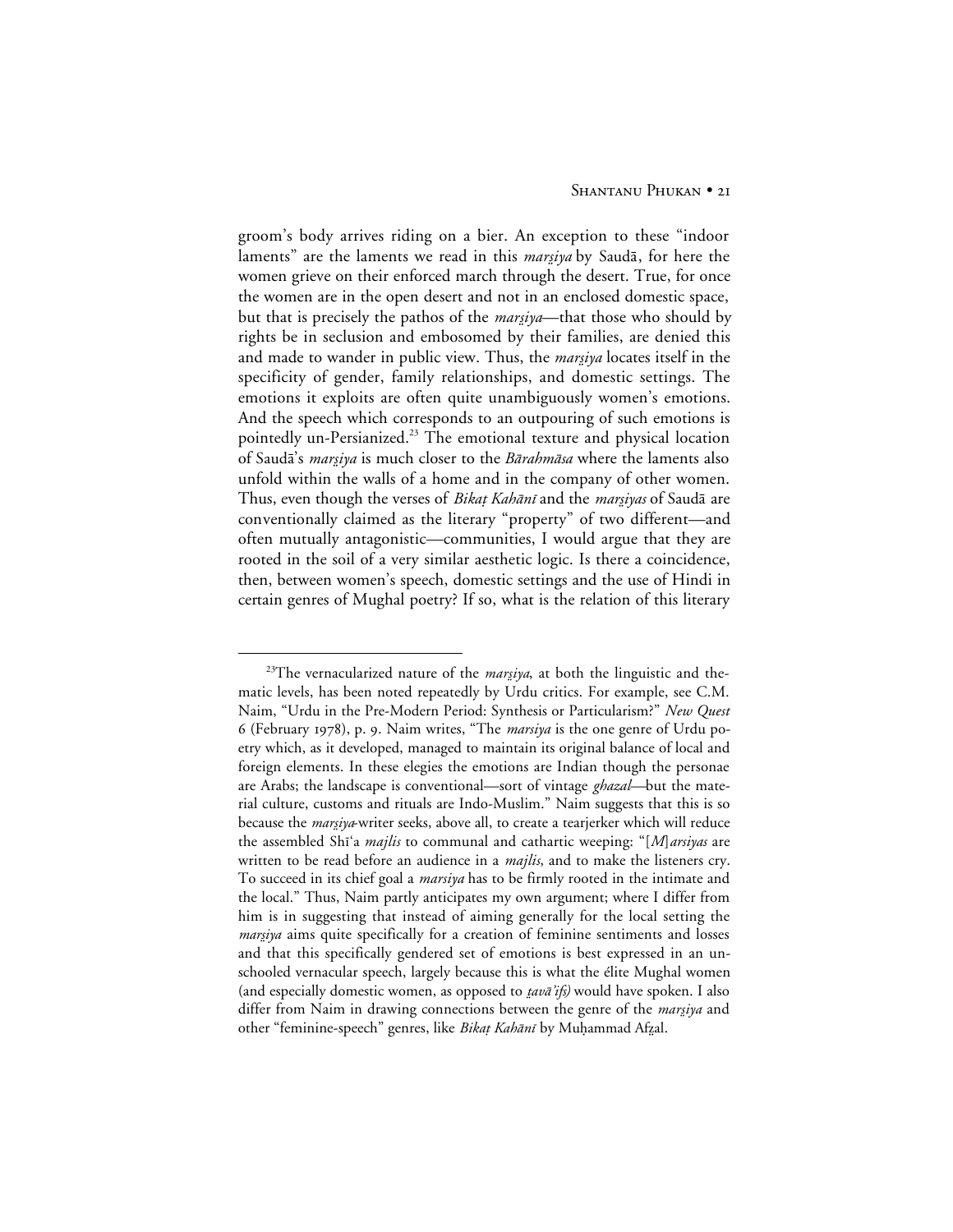choice to the empirical reality of Mughal culture?

#### **IV**

The élite Mughal equation of Hindi with women's speech was not, I would argue, merely a literary convention. It was, instead a fairly faithful reflection of a social reality which inclined women and men to speak at different registers of a common language—and sometimes entirely *different* languages altogether. We know very little of what Mughal élite women spoke either with their men or among themselves; but we do know that despite a constant trickle of immigration from Central Asia, Persian was not a mother-tongue for the bulk of Mughal élites; it was acquired, instead, through formal education with an *ustād* (teacher, mentor). Formal education was largely the privilege of men, since it required the student to attend school outside the home, and élite women were expected to observe *parda*. It is easy, then, to imagine the gendered quality of élite Mughal speech—with educated men displaying their virtuosity by speaking, and especially writing, Persian—and later an elaborately Persianized Urdu—while women talked in a variety of unstandardized dialects with a minimum of Persian. The "Bēgamātī Zabān" or "Women's Jargon" which late nineteenth-century Muslim reformers like Maulānā Ashraf 'Alī Thānvī sought to chasten was overwhelmingly a colloquial speech lacking in flowery Persian or Arabic. What little Persian or Arabic the *Bēgamātī Zabān* did have was pronounced—or according to Thānvī "*mis*pronounced"—with the Persian "*z's*" changing to "*j's*" and the "*kh's*" to "k<sup>h'</sup>s." It is precisely this change of pronunciation in Persian words that is also evident in those passages of Afzal's poem where the *nāyika* speaks in Hindi. But unlike the bēgams who spoke the Bēgamātī Zabān, Afzal's *nāyika* surprises us by breaking out in chaste Persian and, in one instance, even Arabic.

"Bēgamātī Zabān" is a technical term usually reserved for nineteenthcentury women's Urdu with its unique stock of curse words, diminutives and terms of endearment; $^{24}$  however, since the peculiar social conditions which produced a distinct women's jargon were not unique to the nineteenth century, I would assert that a similar gender-based cleavage also

<sup>&</sup>lt;sup>24</sup>See Gail Minault, "Begamati Zuban: Women's Language and Culture in Nineteenth-Century Delhi," *India International Center Quarterly*, 11.2 (1984), pp.  $155 - 70.$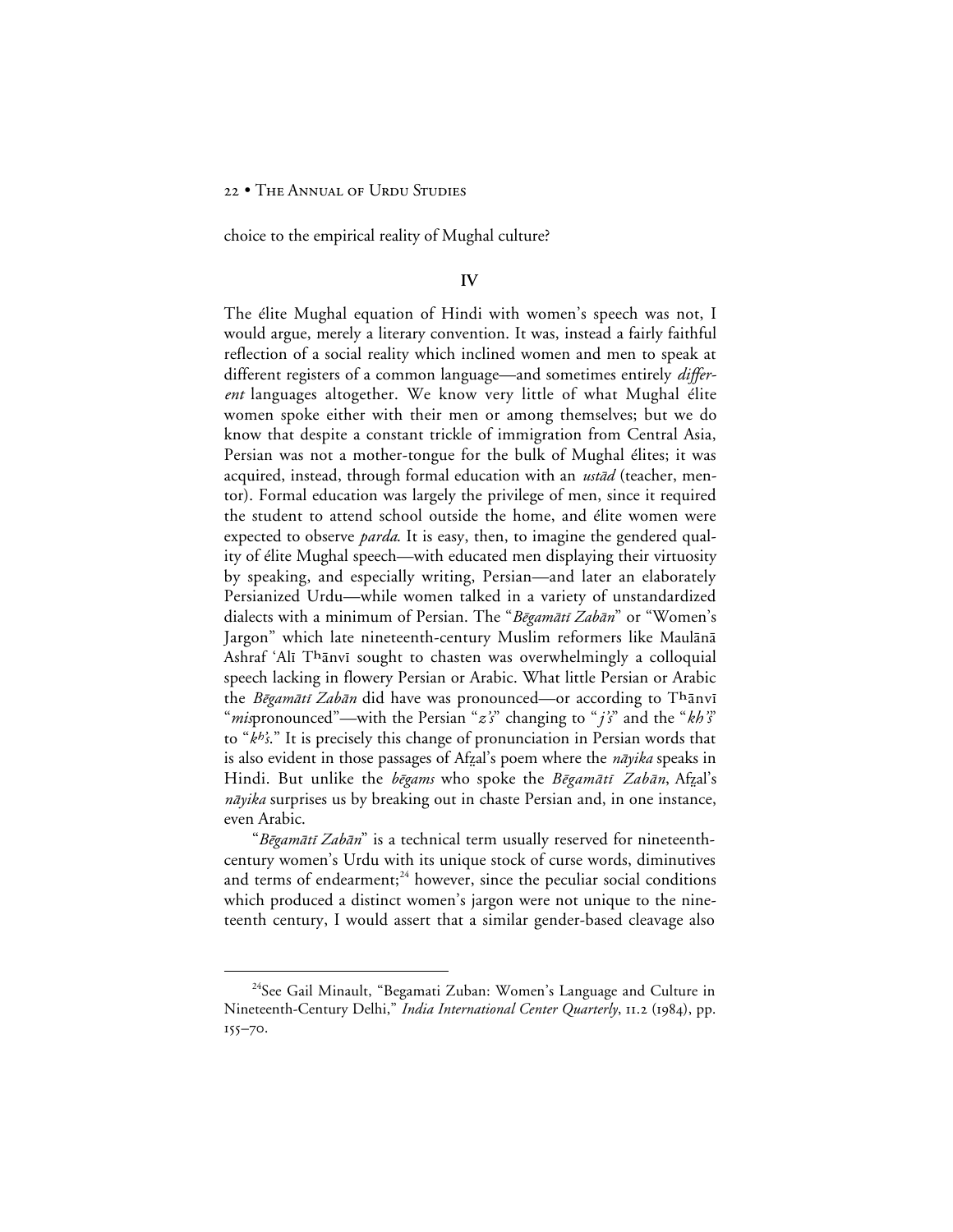existed in the two prior centuries of Mughal culture, with women speaking a medley of unstandardized, and usually unnamed, local dialects with the thinnest veneer of Persian. In our contemporary jargon we might group such dialects within the rubric of "Hindi"—though not the official Hindi of post-Independence India, which carries an increasingly crushing load of unmodified Sanskrit words. In the eighteenth century Saudā called such un-Persianized women's speech "the Eastern dialect," thereby hinting that the eastern reaches of the Gangetic plain—being furthest removed from Delhi and Lakhnau, the two centers of Persianate culture—spoke a language less Persianized. For a Mughal intellectual like Saudā, Afzal's incursion into Hindi might well have connoted "popular" speech, but for him its demotic nature would not have consisted in its orientation towards the rural, non-Persianized, Hindu masses, but, rather, in its vivid evocation of a rustic and unschooled women's dialect which all Mughal élites heard at home in the women's quarter. While savoring the rusticity of un-Persianized speech in writing its highly-educated, Persianized, male readers would have been under no illusions regarding whom this literature was intended for. Neither Afzal, nor Rāzī, nor yet Saudā breathed the air of a liberal world which deemed outreach to the masses in their vernacular the burden of the noble intellectual. To imagine this Hindi literature as demotic in its intended audience is to foreclose the possibility of a sophisticated, Persianized male taking delight in reading a rustic and informal speech that he himself never wrote, and may not even have spoken in the public arena with his colleagues, fellow-poets and Sufi masters.

The conception of the vernacular as the voice of "the people" or in the service of "the people" is perhaps best viewed as a trope that captures the social ideals of the founders and members of the modern nation state. Throughout the nineteenth century and continuing up to the present the logic of national idealism seizes upon language—and especially the vernacular as opposed to the classical language—as an essential building block of a shared national identity; so much so, that Benedict Anderson's description of a nation as a "vernacularly imagined community"<sup>25</sup> seems particularly apt. And one characteristic of "vernacularly imagined communities" is their celebration and accommodation of the *vernaculus*, the

 $^{25}$ For a discussion of the predictably populist nature of "vernacularly imagined communities," see Benedict Anderson, *Imagined Communities: Reflections on the Origin and Spread of Nationalism* (London: Verso, 1983), especially pp. 69–82.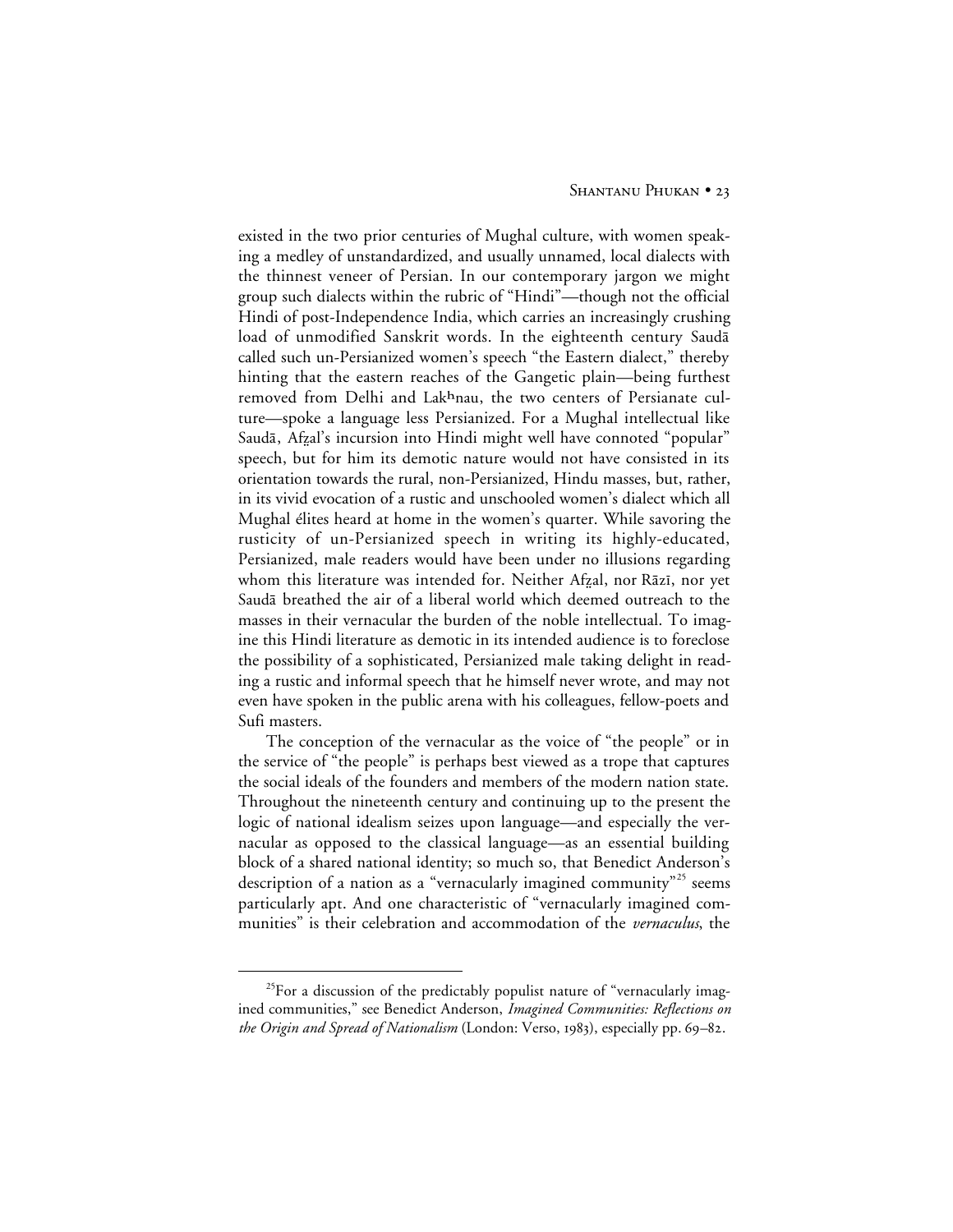native "volk." "In modern narratives of nationalism," writes Sumathi Ramaswamy, "the language of a nation assumes importance because it is the tongue of its citizens, the very essence of the people who speak it. Correspondingly, the power of the language appears to derive from the power exercised by the collective entity, 'the people' in the nation."26 But in discussing the Mughals we are talking of a time before the advent of the nation, and of a time before egalitarian philosophies came to celebrate the "volk" of the nation. The Persianized urban élite of Mughal India did not conceive of themselves in vernacular terms—which is to say that their dominant values were far from being vernacular values; but, of course, this did not translate into an avoidance of the vernacular, or its strict separation from the classical language. Those who adamantly shared a courtly, élite sensibility could nevertheless use the vernacular, and did so to great effect. This means that in approaching Mughal literature we should keep open the possibilities of the infinite combinations and permutations of Persian and the vernacular, *while at the same time explaining these combinations in a way that does not presume a vernacular sensibility*. 27

<sup>&</sup>lt;sup>26</sup>By contrast, she writes: "Prior to the nation's birth, Tamil was valorized not because it ensured communication between its speakers, enabled the schooling of its citizenry, or facilitated the governance of the populace. Instead, it was held in awe for its demonstrated ability to perform wondrous miracles and command the all powerful gods." In "Language of the People in the World of Gods: Ideologies of Tamil Before The Nation," *Journal of Asian Studies* 55.4 (1998), pp.  $66 - 7$ 

<sup>&</sup>lt;sup>27</sup>The anachronistic imposition of our own vernacular ideals to pre-modernity is a distortion which is alive and well in the study of South Asia, especially among politically liberal historians overly-eager to find in pre-modern India glimmers of modern liberal subversions of hierarchic structures. One particularly unfortunate example of such historiography is Sudipto Kaviraj's attempts at outlining a logic of writing and speaking in pre-modern India. In writing of the rise of vernacular literatures he says: "They arise haltingly, always making reverential genuflexions in the direction of the high tradition and its texts, which they were eventually to undermine … their first and most impressive texts are attempts to stretch the riches of this high culture towards the lower, culturally deprived orders. Their implicit justification would have been that, if religiosity and aesthetics were significant and valuable for all human beings, those without the use of Sanskrit [or Persian?] should not be deprived of these values. *As a result these literatures assume a consciously subaltern relation between themselves and the high classical texts*," in "Writing, Speaking, Being: Language and the Historical Formation of Identities in India," in *Nationalstat und Sprachkonflikte in Sud und*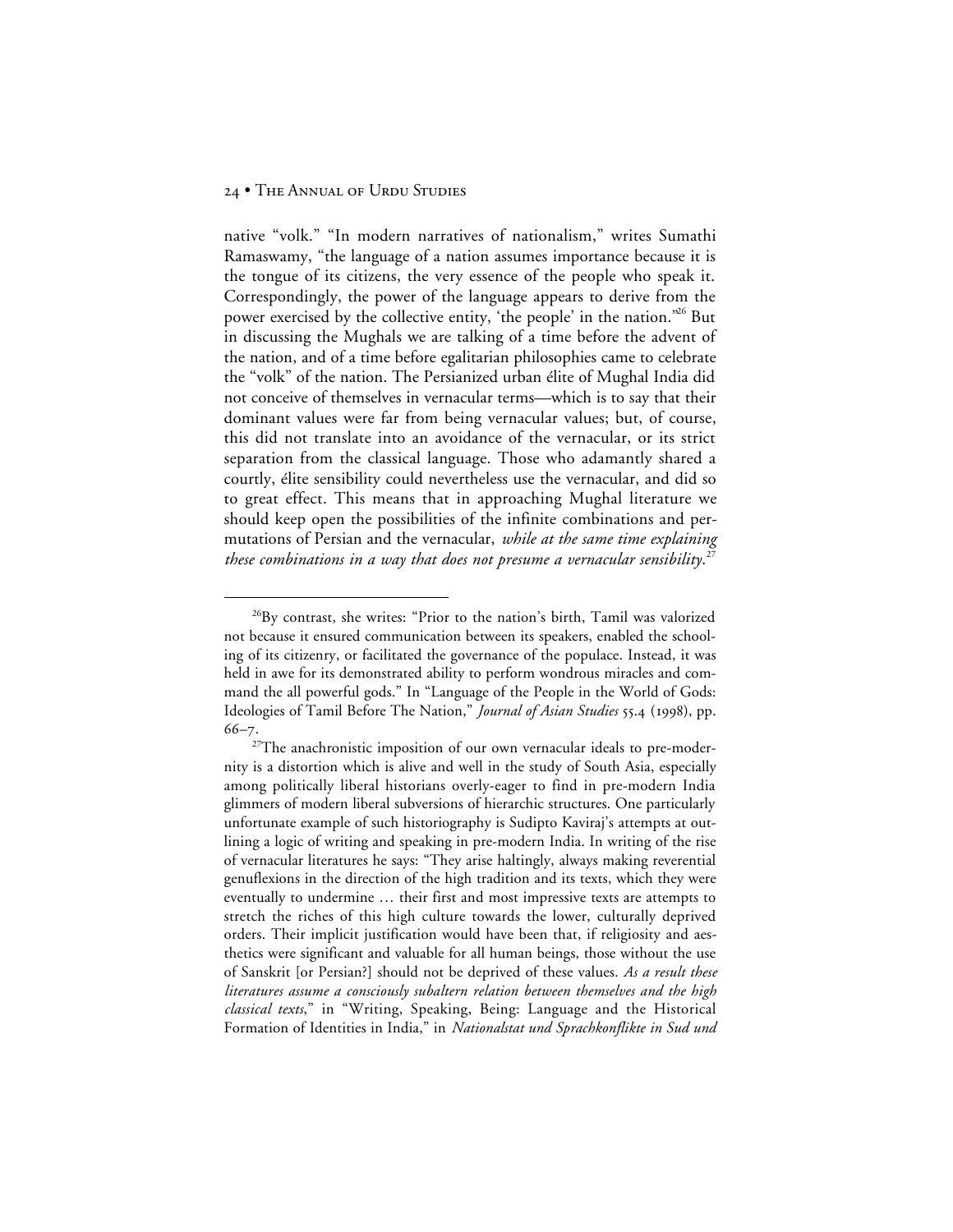To fail to do this is to bury this literature and its users within the graveyard of our own ideals.

Let us emerge from this forest of details to reconsider the issue of literary identities in Mughal India. What I have just presented suggests, I hope, the barest outlines of a logic of language use—enough of an outline to allow me to propose that for élite Mughal intellectuals Hindi usage was, among other things, a matter of aesthetic considerations. The aesthetics of Hindi usage was often linked to its perceived rusticity, which, in turn connoted an unschooled, feminine voice. It was thus that both the rustic femininity of Hindi and the urbane masculinity of Persian were thrown into sharper relief when contained in the voice of the grieving *nāyika* of *Bikat Kahānī*. Thus the resulting narrative could appeal more fully to the sensibilities of an élite Persianized reader like Mukhlis who on the one hand deemed Persian the language of refinement, and so strove in his public life to claim its profile and status, but who simultaneously succumbed to the rhythm of eastern dialects, as does the heart upon hearing a "melody brimming with pain."

**V**

So far I have addressed explanations which view Persianate Hindi literature as populist in inspiration and use. The other half of such explanations is the assertion that the masses being addressed by such Hindi literature were not only un-Persianized, but also non-Muslim, so that this demotic literature was simultaneously conversionary in its effects. It will again be useful to examine a pre-modern reaction to Bikat Kahānī to see if for a Mughal reader "conversion" meant precisely the same thing as for Eaton and 'Abdu 'l-Haq in their discussions of Hindi Sufi literature.

The reaction to Afzal is by the Persian poet Vāleh Dāghistānī (d. 1756), who in the 1730's compiled a biographical sketch of Indian poets writing in Persian.<sup>28</sup> In the section on Afzal we see Vāleh grappling with the anomaly of a Persian-knowing élite Mughal poet choosing to write in Hindi. Vāleh explained Afzal's motivation by writing, we would say con-

 $\overline{a}$ 

*Sudostasien*, ed. Dagmar Rajanaygam and Dietmar Rothermund (Stuttgart: Franz Steiner Verlag, 1992), pp. 33-4.

<sup>&</sup>lt;sup>28</sup>'Alī Qulī Vāleh Dāghistānī, Riyāzu 'sh-Shu'arā' (London: The British Museum, ms. add. 16.729). The biographic incident recorded by Vāleh is reproduced in Shērānī, Magālāt, vol. 2, pp. 67–8.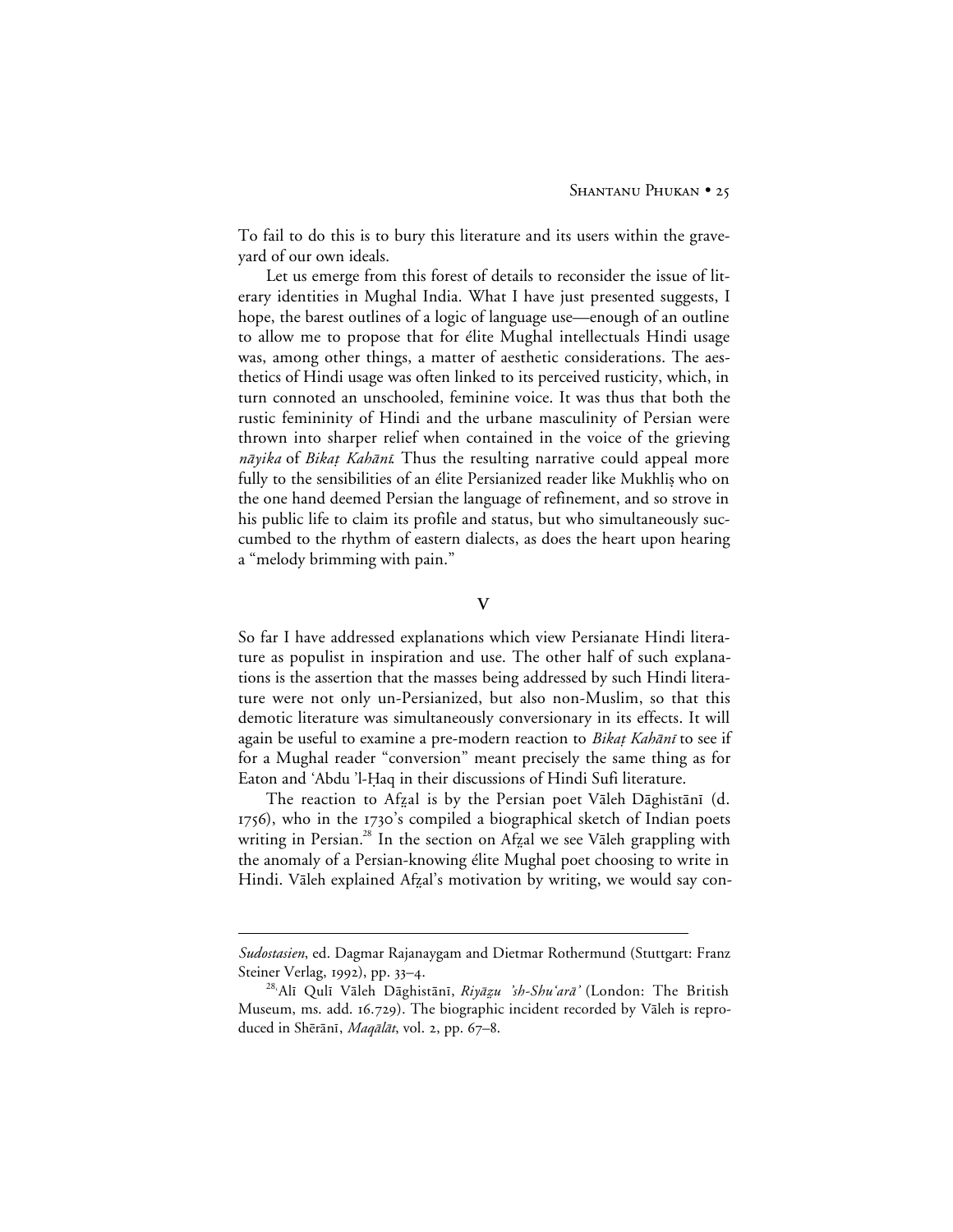structing, a biography which portrays Afzal as a convert to Vaisnavism. Vāleh mentions that although a *maulavī*, in his old age Afzal fell madly in love with a young Hindu woman from the pilgrimage city of Mathura. So consumed was he by her that giving up both prayers and fasting he hung about her alley in hopes of catching glimpses of her. Spurned repeatedly by her, and ridiculed by the children in the neighborhood, he eventually shaved off his white *maulavi*'s beard, apprenticed himself to the Hindu priest of a local temple, and got busy learning the Indian sciences. Being intelligent he made marvelous progress in Hindi, and was even named the successor of the temple-priest. It was in his new capacity as the converted Brahmin priest that he finally managed to waylay the Hindu woman one day when she came to offer  $p\bar{u}j\bar{a}$  at the temple. When she saw the immense transformation in the ex-maulavi she was instantly ashamed of all she had put him through and immediately chose to convert to Islam and become his wife. Vāleh dates Afzal's Hindi verses to the period of his obsession with the Hindu woman.

The question, of course, is how are we to navigate our way through this biography. Clearly, to read it as a factual account of Afzal's life would be naïve; equally naïve, however, would be to dismiss it as *merely* a fanciful tale, for while it may tell us nothing of the actual circumstances of Afzal's life it speaks quite eloquently of a Mughal intellectual's grasp of the issue of writing in Hindi, and its relation to the issue of conversion. The paradigm of conversion which Valeh followed in constructing his biography of Afzal is a trope in Sufi hagiographies and is encountered most conspicuously in Faridu 'd-Din 'Attār's thirteenth-century Persian masterpiece, the *Mantiqu 't-Tayr* (conference of the birds).<sup>29</sup> 'Attair relates the story of a certain Shaikh Sanan who falls in love with a Christian woman, and in blind obedience to her becomes a swineherd, thereby forfeiting his status as a Muslim Shaikh. He plunges further into *kufr* (disbelief) by donning the cap and belt of the Christians. Eventually, however, he returns to the Muslim community.

In the inversionary logic of Sufi paradigms the lover's path to true knowledge and union with the beloved lies through immersion in the darkness of disbelief and the resultant public censure, or *malāmat*. It is

<sup>&</sup>lt;sup>29</sup>'Attār, Farīdu 'd-Dīn, *Manțiqu 't-Țayr*, ed. Saiyid Şādiq Gauharīn (Tehran: (Bungāh-e Tarjuma-o-Nashr-e Kitāb, n.d.), pp. 67-88. English translation, Afkham Darbandi and Richard Davis, *The Conference of the Birds* (London: Penguin, 1984).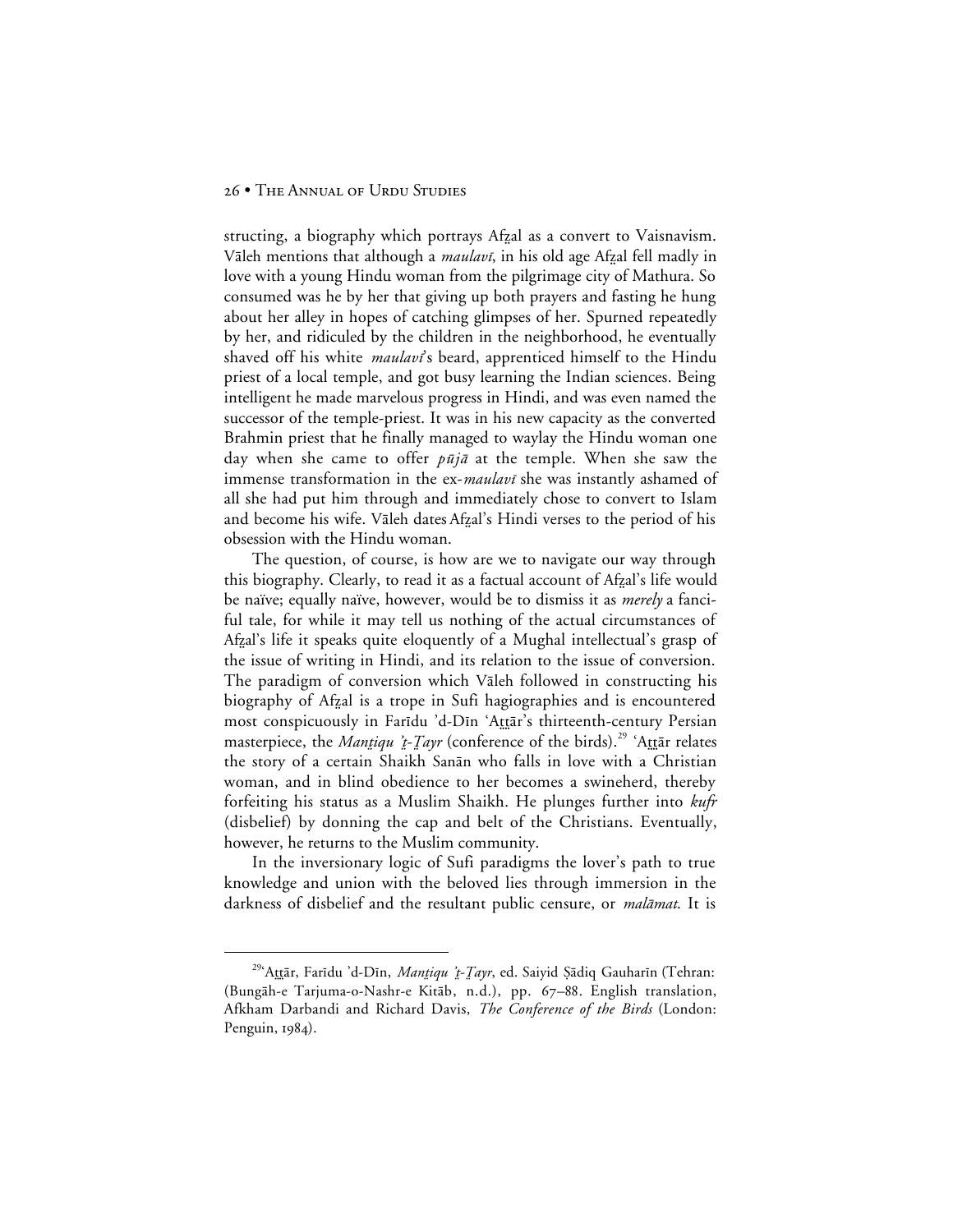through his patient endurance of this censure that the true lover proves his resolve. Thus, it is no accident that in the biography Vāleh shows Afzal bursting out in couplets which praise infamy and destruction as a blessing on the suffering lover. From the Sufi point of view the courting of public censure as a result of abandoning Islam makes yet another significant point: it establishes a tension between conventional religious observances and the intuitive grasp of Truth which a Sufi attains after enduring hardships, and which often leads him to act in outlandish ways. Of course, for a Sufi the unveiling of Truth through union with the beloved takes precedence over conformity to the rules of correct religious behavior; it is this hierarchy of values that the Sufi-lover establishes through becoming an outcast to the Muslim community. But the foray into disbelief is only an intermediate step, for—partly in response to orthodox critiques—Sufis also recognized that the truly successful mystic should ultimately be capable of containing himself to the point of maintaining the external decorum required of all social beings. Thus, while the first flash of esoteric knowledge may indeed cause the Sufi to loose his wits, ultimately the ecstasy has to be contained. It is thus that Shaikh Sanan returns to the Muslim community.

When Vāleh constructs the biography of Afzal on the Sufi paradigm of the wayward but true lover, he hints that Afzal's linguistic exclusion from the community of Persian-writing poets parallels the self-exclusion of the Sufi from the community of conventional Muslims. Thus the biographer casts the poet's persona within the mold of an ideal Sufi. Like *Shaikh* Sanān, Afzal also emerges the better for this foray into *kufr*. In the logic of Vāleh's imagination the Hindi which Afzal chose to write was a product of the excess of love which blinded him temporarily to the path of both the conventional Muslim and the conventional Persian poet. But this temporary turning away from convention was not just progress on the path of errors, it was, instead, the necessary first step to gaining an intimate knowledge of the beloved. Thus for Vāleh, whose biographic imagination was steered by Sufi paradigms, Afzal's choice to write in Hindi was not a concession to the simple sensibility of rural non-educated Hindus, but rather the necessary outcome of a stage along the lover's path, which the poet writing of love also trod. Vāleh must have been thoroughly aware that his inclusion of Afzal in a biography of Indian Persian poets was questionable, since Afzal's only composition was a hybrid Hindi-Persian poem. Thus, by including Afzal in his biographical compendium Vāleh was in some sense offering a defense of Afzal's choice to write in Hindi. In the logic of this defense Hindi was presented as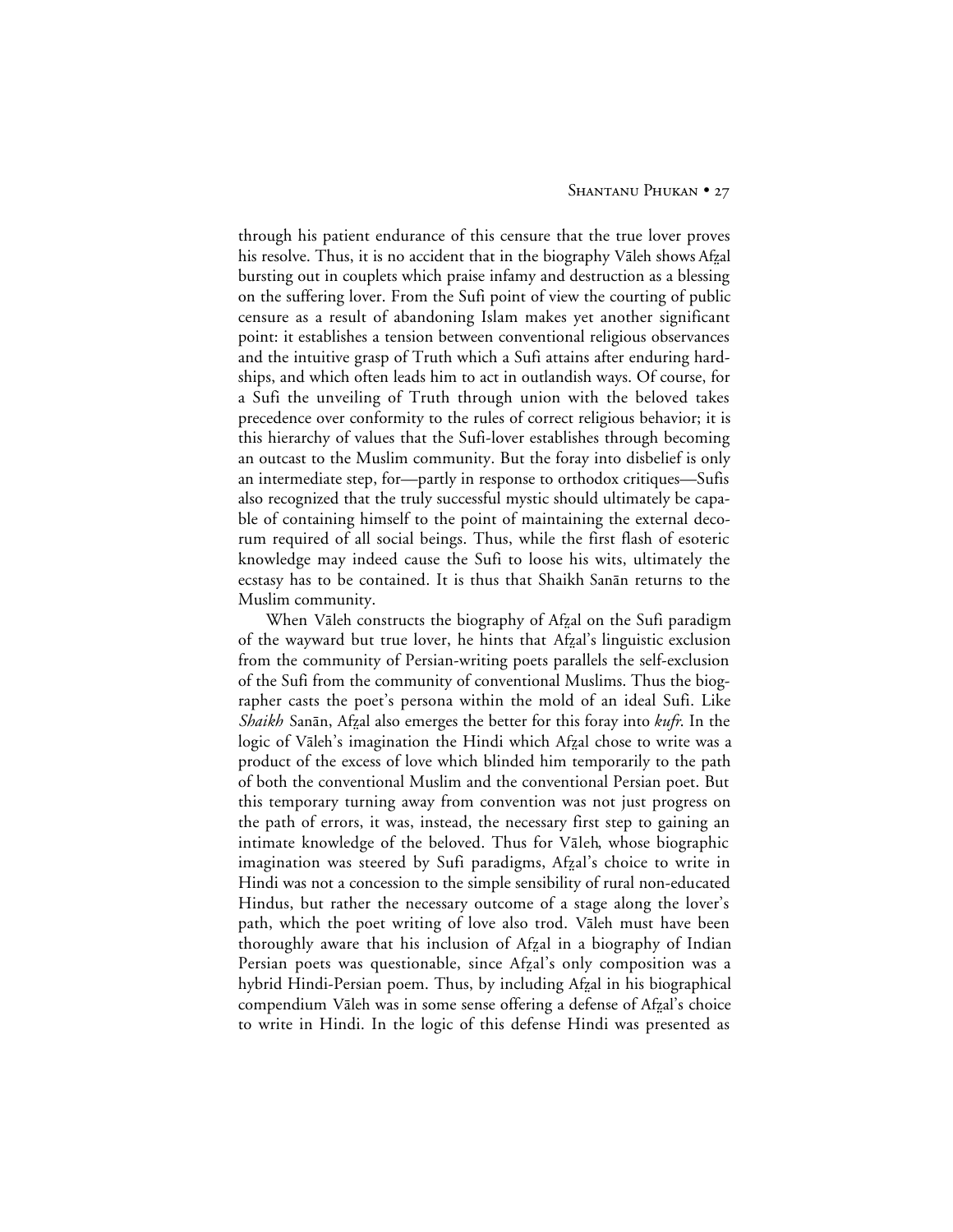proof of Afzal's profoundly transforming experience of love—an experience which presumably rendered his love poetry all the more potent, for it was now no mere lisping about love, but proceeded, instead, from a solid core of experience.

Like Eaton, Vāleh also explained the choice of Hindi by an élite, Persian-knowing poet in terms of an interface between Hindus and Muslims—but with one twist. In Vāleh's explanation the movement is reversed—it is not the Muslim poet who addresses the potential convert in his simple idiom; instead, the Muslim poet *becomes* a Hindu to speak in the Hindu's idiom. May we, then, feel free to say that Vāleh talks of a conversion? Only, I believe, if we take care to note the difference between what he and we mean by "conversion." By conversion Valeh seems to have meant a good deal more than merely the shifting of allegiances from this community of believers to that. Conversion may indeed mean that, but for Vāleh the more interesting conversion was the initiation of the poet, and presumably also the reader, into the transformative possibilities of the path of love. Hindi and immersion in Hinduism were merely the external signs of such a "conversion." In contrast to modern interpreters like Eaton or 'Abdu 'l-Ḥaq Vāleh did not understand Afzal's choice of Hindi exclusively within the binary framework of a Hindu-Muslim interaction. The conversion which Vāleh sketches presumes a rather different burden of commitment, and is oriented towards a very different debate than what we in the late twentieth century mean when we talk of "conversion." For one, Vāleh's conversion was not an apocalyptic event leading to an estrangement from an original confessional community; it was, instead, a liminal moment in the unfolding of a ritualized process of self-integration. As such it lacked the finality which for us is a defining characteristic of "religious conversion." Secondly, in terms of its intellectual grounding Afzal's conversion echoed an age-old debate *within* the Islamic tradition—the debate, that is, between a strictly legalist, literalist position and a Sufi mystical position on the persistent tension between public decorum and religious ecstasy. This debate had been rehearsed before and elsewhere in the Islamic world—such as by 'Attār writing in thirteenth-century Iran of Shaikh Sanān's conversion to Christianity and pig-farming. Thus, the rhetorical effect of Vāleh's construction of Afzal's persona as a Sufi heretic (kāfir) was to root Bikaț Kahānī within a venerable debate *internal to the Muslim community*. To be sure this ongoing Islamic debate in both its South Asian and Middle Eastern variants cast a sidelong glance at non-Muslims. In 'Attar's case the glance rests on Christians; in the bulk of Persian *ghazal* poetry it is the wine-drinking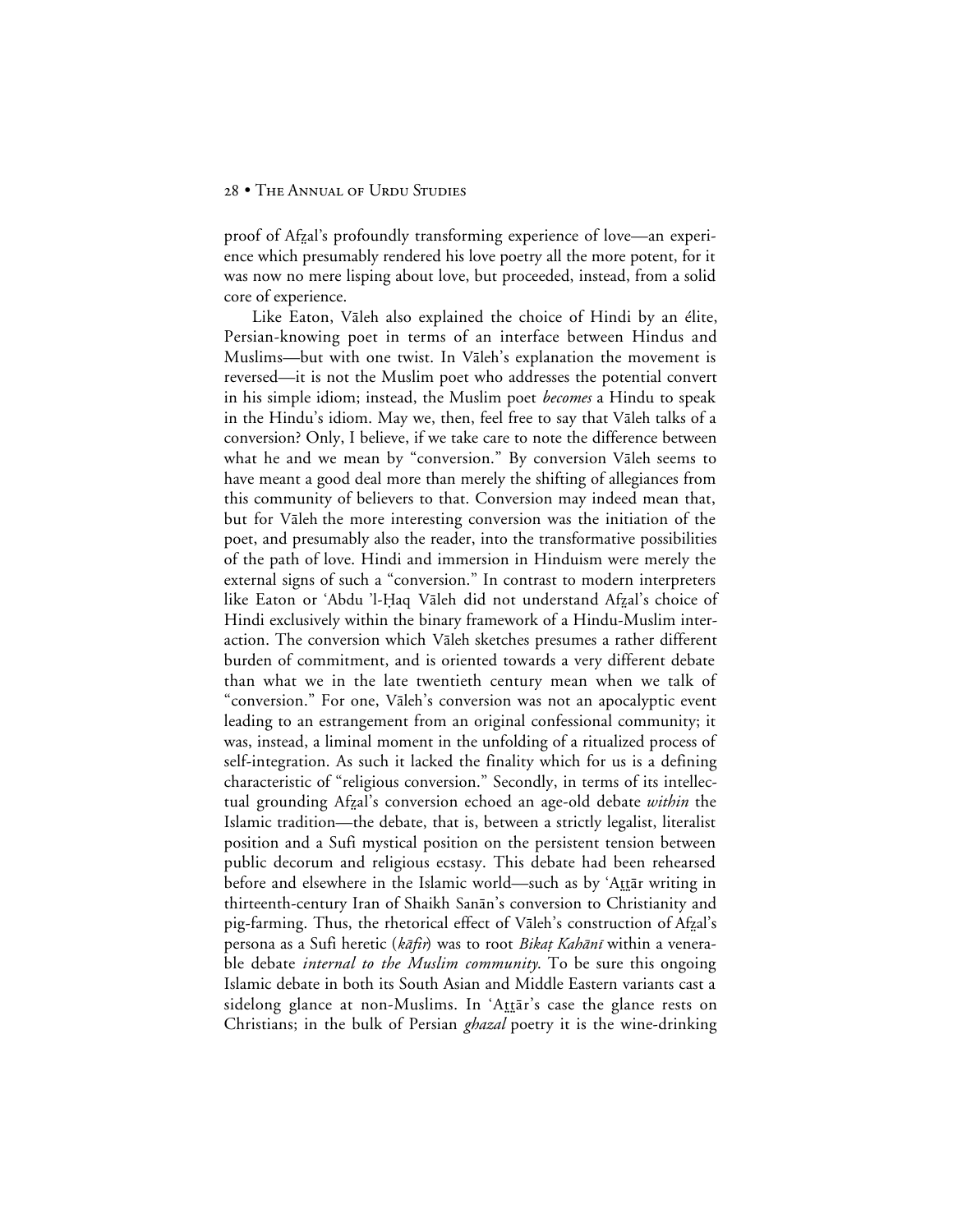Zoroastrians dwelling at the fringes of the city who express the liminal identity of the reprobate lover; and in Valeh's case the bearer of the liminal identity is the Hindu Vaisnava priest. Certainly all of these accounts tell us something about the relation between Muslims and the various non-Muslims, but they do infinitely more than just this. They also, and I would say *primarily*, voice tensions within the Muslim community. The thrust of such accounts is not to articulate a dialogue with or against Hindus or Christians, but, rather, to illumine yet another facet of a debate central to the self-understanding of medieval Muslims vis-à-vis Sufism.

Once again I will ask a question with which I began: how do we do justice to the study of a community as intricate as that of Mughal India? There is a tendency among us to read the history of medieval India as the unfolding of an overwhelmingly agonistic dialogue between Hindus and Muslims. It is thus that we explain Persianate Hindi writing as the outcome of a Muslim desire to convert Hindus by speaking to them in their vernaculars. In so doing we move within the narrow orbit of a question that has lately held the Indian national imagination in its thrall. The question involves the presence of Islam in India as a *problem* to be explained: how might we account for the spectacular success of Islam, its ability to win so many converts in India despite its radically un-Indian texture, a late arrival in the Subcontinent, and, above all, a linguistic dependence on Arabic and Persian? In the post-Partition and post-Babari Masjid climate of South Asia the question has come to acquire a breathless urgency, for it is fundamental to the self-perception of both Hindus and Muslims as people with divergent religious identities and commitments. In India it clamors all the louder in the political imagination of an increasingly conservative Hindu majority trying to forge a national unity by presenting Islam as a historically persistent internal threat to the integrity of a Hindu nation.

The question of Islamic success has traditionally been answered in a number of ways. One conventional answer presents Islam as a religion of the sword, and so attributes Islamic success to a history of coercive conversions among Hindus. Indian Muslims as well as secular liberals have reacted with alarm to this image of conversion by sword, for the last century of violence has amply proven the potential of such images in sustaining social violence. If in such a climate of growing antipathy to Muslims the Islamic "success" in India is explained by means other than coercion, then Islam appears in a generally more favorable light and Muslims as less problematic on the national stage. It is here, in the logic